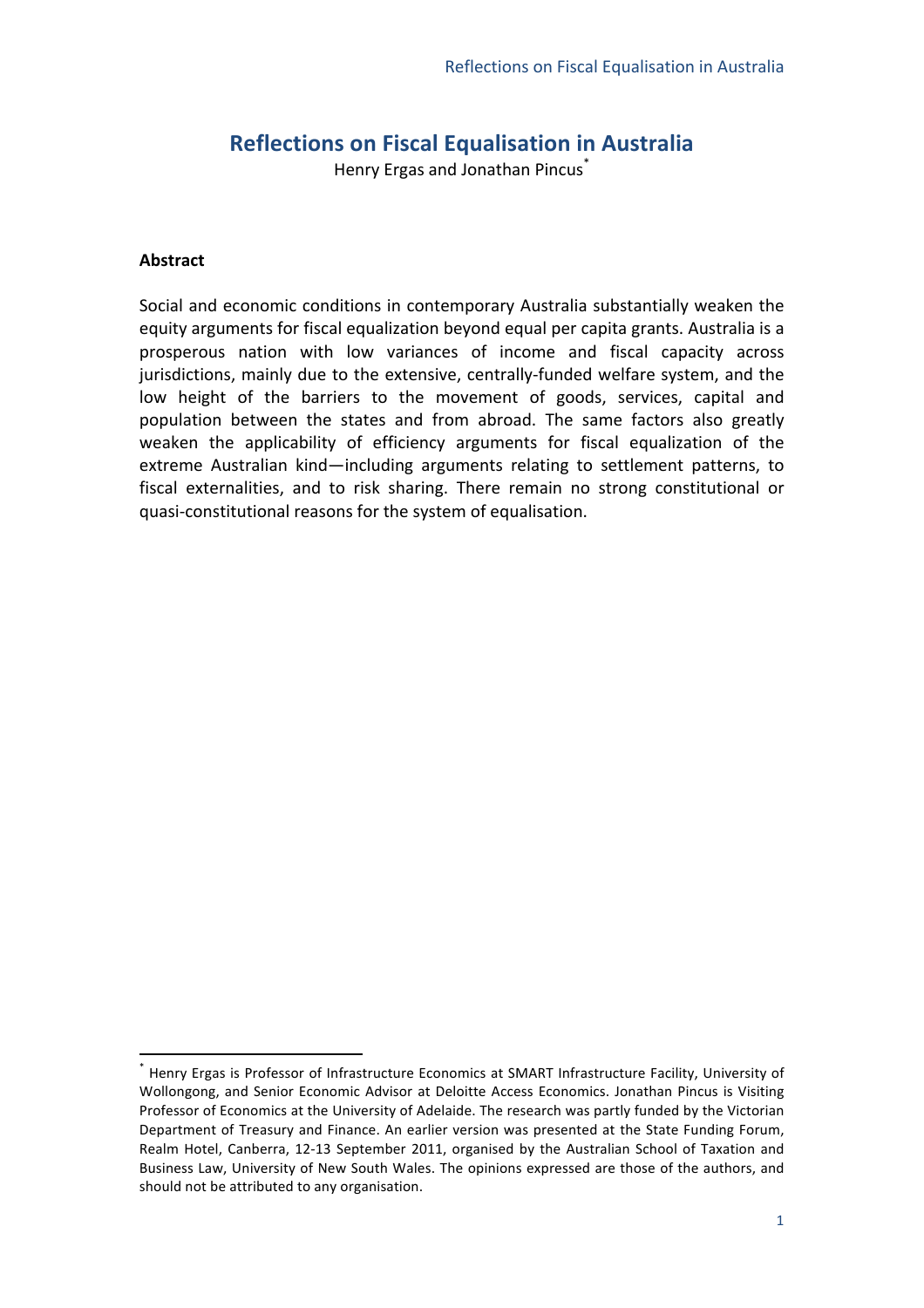### **1. Introduction**

Horizontal fiscal equalisation refers both to a mechanism and to an objective. The mechanism is the process through which revenues collected by the Commonwealth from the Goods and Services Tax ("GST") are distributed to the States and Territories ("jurisdictions" or "states"). The objective is that of securing particular outcomes captured by the term "equalisation".

Social and economic conditions in contemporary Australia substantially weaken the equity arguments for fiscal equalization beyond equal per capita grants. Australia is a prosperous nation with low variances of income and fiscal capacity across jurisdictions, the result of many factors, including an extensive, centrally-funded welfare system, and the low height of the barriers to the movement of goods, services, capital and population between the states and from abroad. The same factors also greatly weaken the applicability of efficiency arguments for fiscal equalization of the extreme Australian kind—including arguments relating to settlement patterns, to fiscal externalities, and to risk sharing.

In this paper, we examine the various arguments for equalisation and assess their contemporary relevance. Those arguments can be conveniently grouped in three categories.

A first is constitutional, using the term somewhat broadly. By this, we refer to the view that horizontal fiscal equalisation (HFE) is required to give substance and stability to the federation, guarding against the risk of secession and hence preserving the benefits of federation for all jurisdictions to enjoy.

More contemporary variants of this argument suggest that HFE is to some extent a substitute for greater centralisation within the federation and hence slows, if it does not reverse, the trend for functions to be transferred to the Commonwealth; or acts as a bulwark against the growth of tied or conditional grants from the Commonwealth to the states, thus preserving the benefits of federalism as a system of government.

A second grouping relates to the efficiency arguments. These include claimed benefits of HFE in preventing inefficient movement of population within the federation, limiting undesirable tax competition and enhancing risk sharing.

A third and final grouping relates to equity, and centres on the argument that HFE contributes to the wider goal of equity between persons.

The structure of the paper is as follows. We first consider each category of argument put in favour of HFE. That done, we briefly discuss the practical consequences of a move away from HFE to distribution of GST revenues on an equal per capita basis; and examine some transition options. A final section concludes.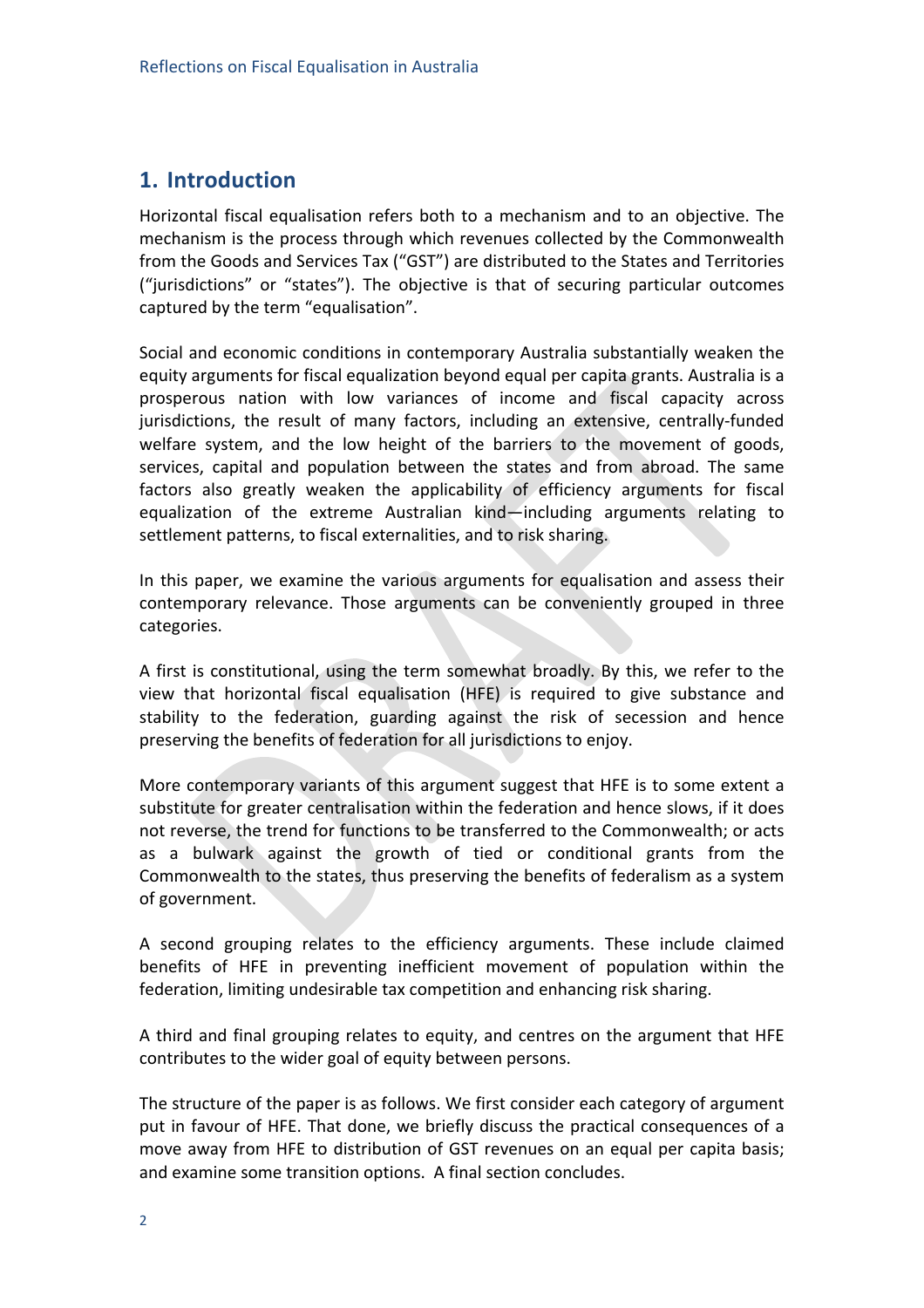# **2. Constitutional aspects of HFE**

In principle, the objective of the current arrangement is to compensate jurisdictions for demographic, economic, social and geographic disadvantages over which they have no control and which would otherwise render them incapable of providing, with reasonable levels of efficiency, a standard of public services comparable to that which other jurisdictions can and do provide.<sup>1</sup>

The premise underlying this goal is worth noting at the outset. It is that some jurisdictions are as a factual matter disadvantaged relative to others in ways that prevent them from achieving living standards (and associated levels of provision of public services) comparable to those achieved in more fortunate jurisdictions. From there, it is an easy step to suggest that it is part of the notion of nationhood that the more fortunate jurisdictions should aid those that are less well off, much as assistance would occur within a family.

In considering that premise, it is important to distinguish its two facets. The first is the notion that there is some inherent feature of jurisdictions that durably prevents income levels from converging. The second is the historically contingent notion of disadvantages of federation and those disadvantages' possible consequences for the stability of federation.

The first of these two aspects of the disadvantage concept is highly questionable. Its origins usually lie in an exaggerated belief in the importance of scale and resources as exogenous determinants of long run productivity levels. New South Wales, according to this argument, will inevitably find it easier to achieve high levels of per capita income than say South Australia or Tasmania, as its population is much larger. As well as somewhat confusing cause and effect, the presumed importance of scale and resources seems at odds with international experience, where there is little evidence that bigger countries (in scale, size or natural endowments) grow more quickly, or attain durably higher income levels, than smaller countries. Rather, subject to policy settings (a very important caveat), the pattern tends to be one of convergence of per capita income levels, suggesting small jurisdictions can, through their own efforts, 'catch up'.<sup>2</sup>

 $+$ <sup>1</sup> The evolution of this objective is outlined in Williams (2011), section 6.

<sup>&</sup>lt;sup>2</sup> Convergence in per capita incomes will occur in any event within a zone with high labour and capital mobility, as factor movement within the zone will equalise marginal products between jurisdictions. But the type of convergence we are referring to here does not rely on movements along given production functions but rather shifts in production functions, as lower productivity jurisdictions catch up with higher productivity jurisdictions.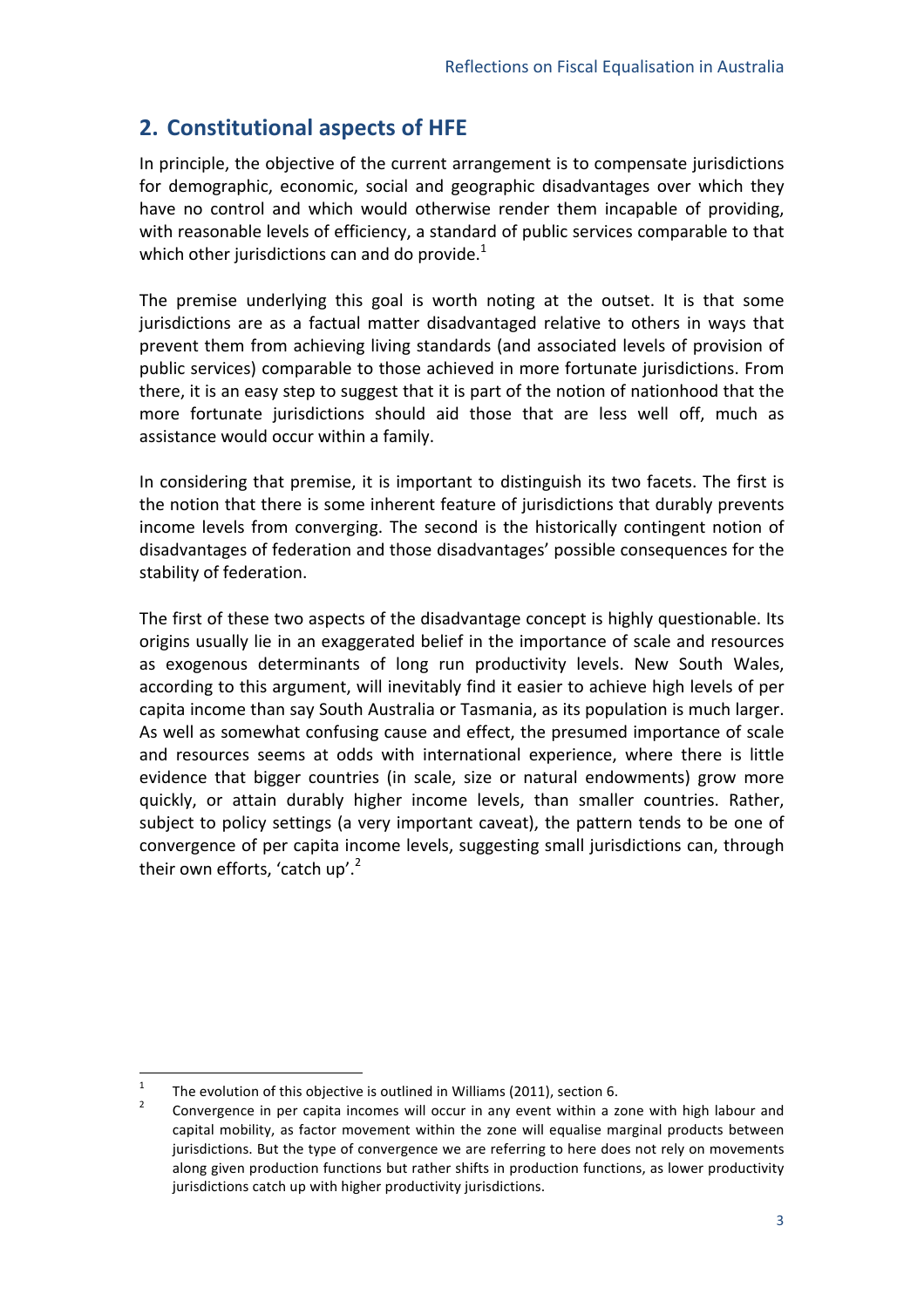The second aspect of the disadvantage concept has more substance, but is clearly historically contingent. Thus, vertical fiscal imbalance and horizontal fiscal equalization both had their Australian origins in compromises made to achieve federation in 1901: the assignment of the major tax bases—customs and excise—to the central government, which then proceeded to impose tariff protection; the power of Parliament to make grants as it sees fit; and an upper house with an equal number of Senators per state.

In the 1910s and '20s, special grants to selected states were supplemented by equal per capita grants, as the method of distributing the surplus revenue of the Commonwealth. The pressures for continued and additional special grants increased during those years and especially in the 1930s. In understanding those pressures, it is important to recognize that federation did bring with it policies that redistributed income between jurisdictions. The increase in tariffs from the end of World War I and the tight regulation of the labour market redistributed income from the primary sector to secondary industry, and probably to the non-traded goods sector. Moreover, currency union likely had higher costs for the weaker, less diversified, states, which lost an instrument that could have helped cushion adverse movements in demand for their exports and which would have facilitated real wage adjustment. To that extent, those jurisdictions that were significantly export-oriented had a plausible case that they suffered disadvantages from federation, disadvantages that could merit compensation through special transfers.

Seen in that context, the argument that equalization had a role to play in preserving the federation has some force. That role involves ensuring each jurisdiction received pay-offs from federation no less than its opt-out income, i.e. the net benefits it would secure were it to stand alone. To the extent to which secession was a live possibility, or if the original compact implied a commitment to sharing anticipated future benefits in a manner consistent with such a 'no regrets' rule, the opt-out value would set a lower bound on the pay-offs any jurisdiction should obtain.

Arguably, in the circumstances of the 1930s, with a less integrated domestic economy, smaller transfers from the centre, policies that did seriously disadvantage some jurisdictions and a weaker sense of nationhood (compensated by a stronger sense of forming part of a greater empire), ensuring such a minimum was a serious concern, as the strength of the secessionist movement in Western Australia at that time suggests. As opting-out is a collective decision, taken at the level of jurisdictions, meeting the constraint that each jurisdiction received no less than its stand-alone gain could justify distributions of the joint product that differed from equal per capita. $3$ 

 $\frac{3}{1}$  This is similar to the standard case in cooperative game theory of sharing the gains from cooperation between two jurisdictions with differing opt-out imputations. In that case, nothing guarantees that the equal per capita distribution of the gains will be in the core of the game. For an example, see Young (1995) pages 83 and follows.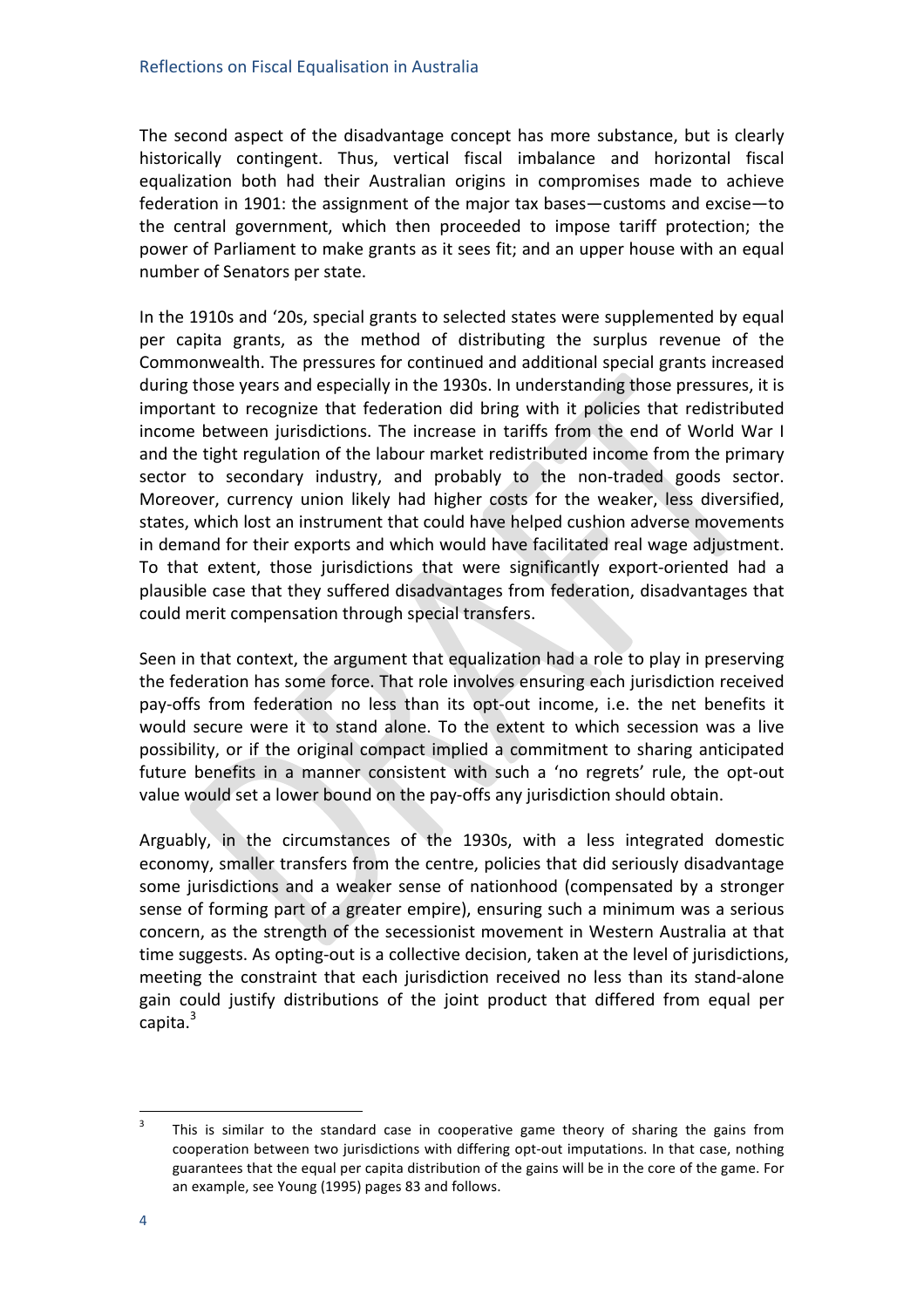However, it is equally clear that the contingent factors that gave force to this argument in the 1930s are of little relevance to the present day. Since the 1980s, the progressive reduction in tariffs, the liberalization (albeit still far from sufficient and now partly reversed) of the labour market, the reform of the non-traded goods sector (and especially of providers of inputs to exports, such as rail transport and ports) and the floating of the exchange rate have reduced, if not eliminated, the implied tax on export-oriented activities. As a result, it is difficult to argue that federation in itself disadvantages particular jurisdictions, though that is not to say that all Commonwealth policies advantage all jurisdictions equally.<sup>4</sup>

Rather, it seems reasonable to suppose that in contemporary circumstances, the gain from federation to each jurisdiction is so great that a change from the current version of HFE to plausible alternatives would not move any jurisdiction close to its opt-out value. In fact, though it is obviously difficult to test this empirically, it seems likely that the greatest loss from leaving the federation would be borne by the current net beneficiaries of HFE. As a result, the need to ensure each jurisdiction does no worse than it would absent federation is not a binding constraint on the choice of allocation approach.

Some support from this inference can be drawn from the fact that, as a practical matter, the opt-out counterfactual plays no role in the Commonwealth Grants Commission's methodology. Indeed, even attempting to model that counterfactual would pose formidable challenges. $5$  In short, whatever other roles horizontal fiscal equalisation may play, preserving the integrity of the federation is no longer among them.

However, there is an additional line of constitutional argument worth noting: that HFE may slow down the centralization of spending within the federation and the transfer of functions from the sub-national jurisdictions to the Commonwealth.

In essence, this argument views redistribution between the jurisdictions, on the basis of need, as a substitute either for tied funding from the Commonwealth or for the Commonwealth's direct assumption of responsibility for what were previously subnational policy areas. To that extent, fiscal equalisation would help preserve the benefits of federalism, even if it is no longer indispensable to the preserving the federation.

Taken at its most general level, it is not easy to square this argument with the observed trends.

<sup>&</sup>lt;sup>4</sup> Inefficient Commonwealth policies (such as the Resource Super Profits Tax, and its even more poorly designed successor, the Mineral Resource Rent Tax), in harming productivity overall, can obviously harm some jurisdictions more than others. But attempting to offset that harm through

equalization makes no sense, and indeed reduces the opposition to bad policy.<br><sup>5</sup> It would, for example, depend on whether jurisdictions opted out individually or in coalitions as well as on the nature of the relations between jurisdictions once opting-out had occurred (for instance, in terms of whether they formed a common market and retained a common currency).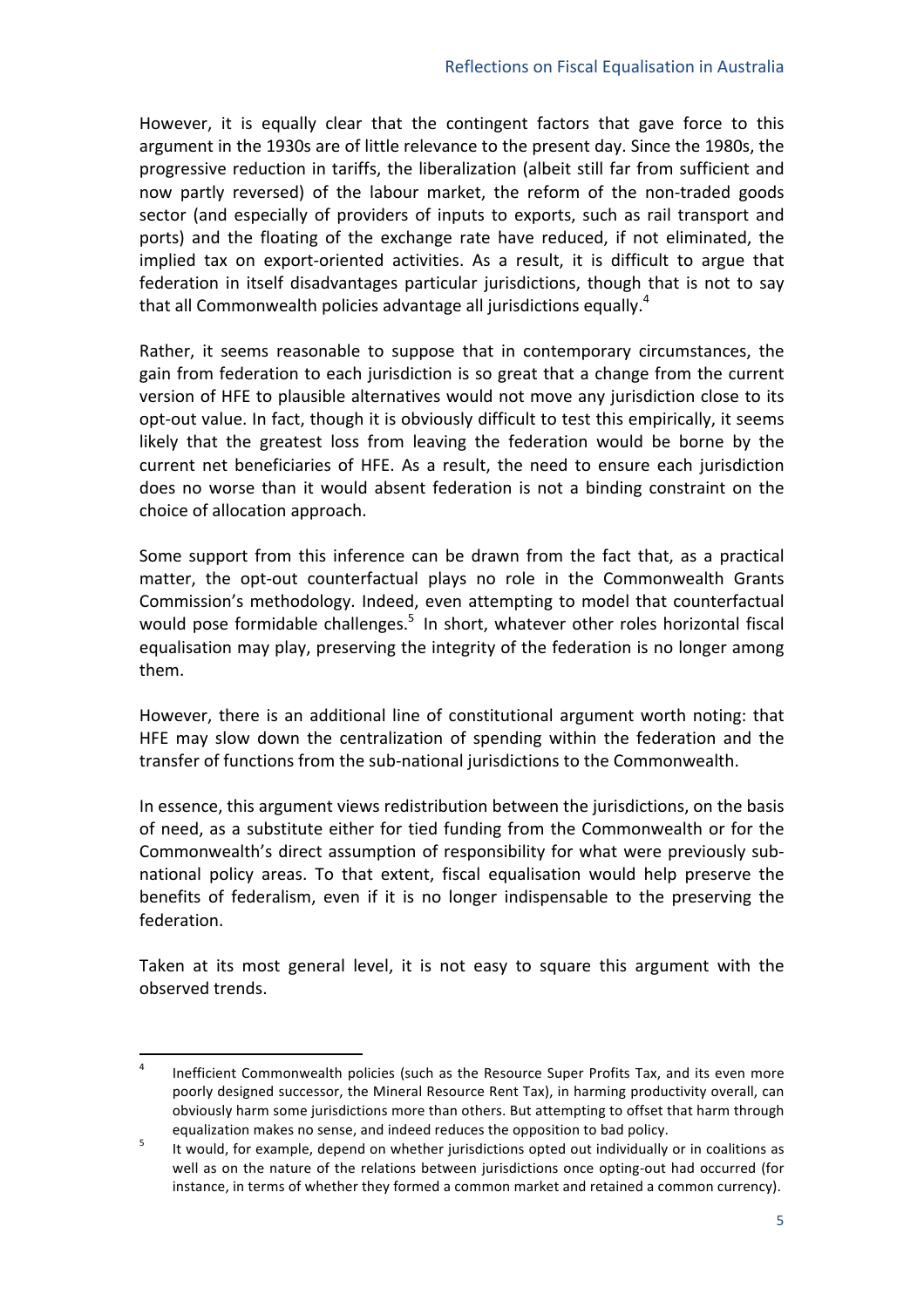In effect, Australia's experience is that increases in vertical fiscal imbalance and in tied funding have gone hand in hand with greater horizontal equalization. Moreover, and somewhat perversely, greater equalization has tended to reduce the fiscal resources of higher productivity jurisdictions, making them more dependent on transfers from the centre. The resulting pattern is one in which the higher a jurisdiction's long term per capita GSP, the greater has been the equalization 'tax' and the larger the share of tied funding in its total revenues.

To the extent to which those high levels of productivity also reflect relatively good governance (which would be consistent with economic research on the determinants of long-term productivity levels and trends), the effect is to increase central control in jurisdictions where it interferes with the quality of government, while reducing it where (at least in principle) it might have something to bring. If that characterization is correct, the benefits of federalism would be better secured by a move to (or at least towards) equal per capita, which would increase the budgetary autonomy of better performing jurisdictions, while relying on transfers from the centre in a corrective role where incomes lagged and there was scope for policy improvement.

In other words, the distribution of revenues between the jurisdictions for their discretionary use would be separated from corrective roles, with those roles then being exercised by the centre through other instruments.<sup>6</sup> This would avoid the present situation, where corrective roles are played both by the horizontal allocation mechanism and by vertical transfers, creating recurring issues of transparency and accountability.

This is not to deny that a move to equal per capita (EPC) could raise issues about the allocation of specific responsibilities, notably with respect to Australia's indigenous population. We discuss those issues below in the wider context of a possible transition to EPC. However, here we note that, if the change from full fiscal equalisation to equal per capita did lead to greater Commonwealth intervention, then it could always take the form of general revenue grants (like the 'special grants' to claimant states, in earlier decades).

# **3. Efficiency arguments for HFE**

Moving from constitutional or foundational considerations to economic efficiency, three arguments have conventionally been put for HFE. These are that HFE corrects or at least limits potentially undesirable movements in population; that HFE can allow the better management of fiscal externalities and reduce undesirable tax competition; and that HFE contributes to efficient risk-sharing. We consider each of these in turn.

#### a) Population movement, natural endowments and settlement patterns

 $+6$  -  $-1$  In particular, National Partnership Agreements were designed to encourage 'corrective' policy changes.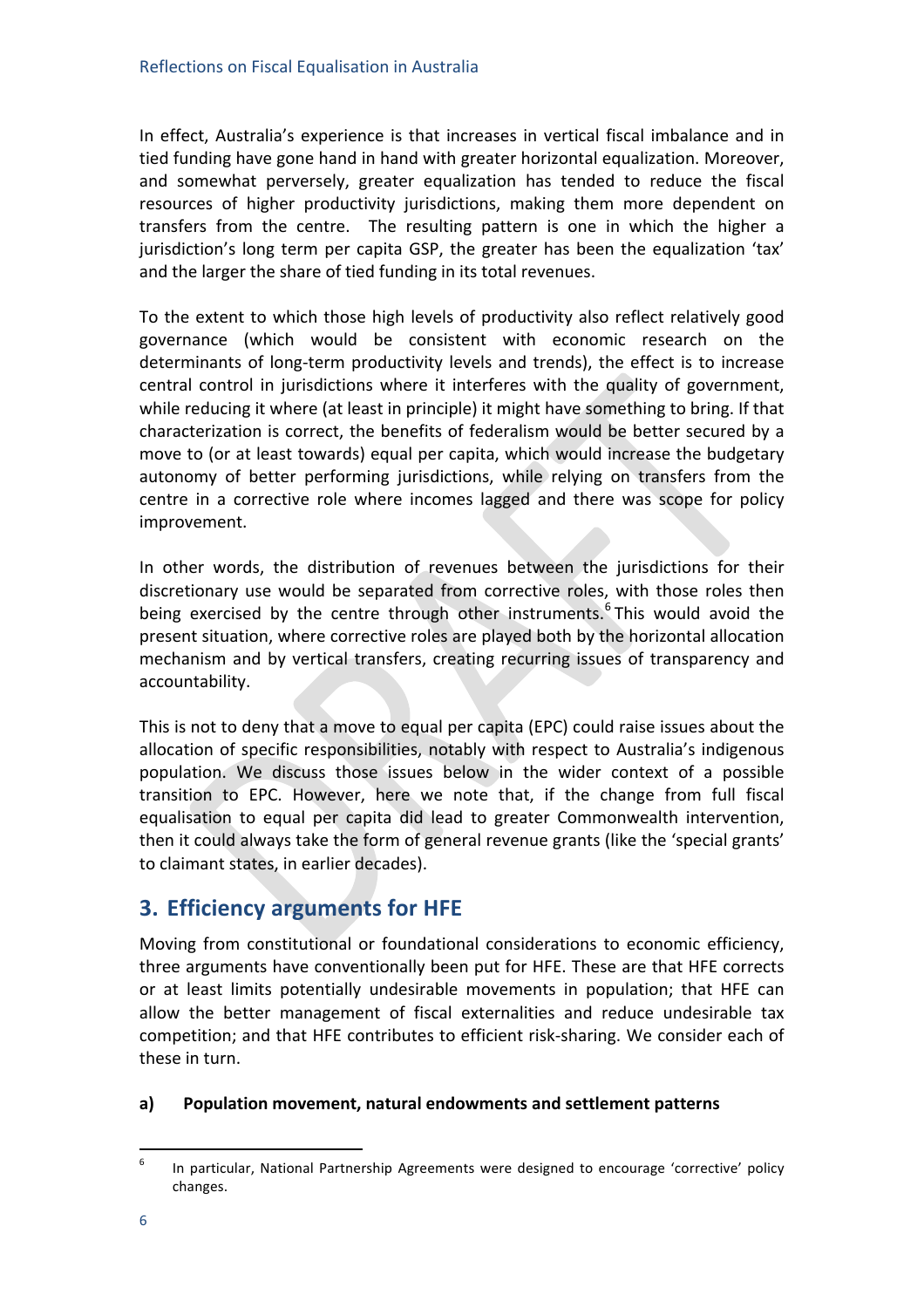In an integrated labour market, population will flow to areas that offer the best posttax and transfer bargain, including in terms of the supply of publicly provided goods and services. This is relevant because a jurisdiction may be able to make a superior fiscal offering, say thanks to especially abundant natural resources that are reflected in high royalties per head. By choosing to locate in that jurisdiction, interstate immigrants gain access to the fiscal advantages of the royalties: they join a fiscal 'club' with no entry fee. This fiscal advantage will tend to distort decisions about where to settle.

The distortion will be greater, the more mobile is the population and the more responsive mobility is to fiscal differences. HFE can offset these fiscal incentives for migration to and from specific jurisdictions, with settlement decisions then determined by fundamental economic factors, such as the productivity-determined wage rates in different locations.

While this argument is correct as far as it goes, it rests on strong assumptions. To begin with, it overlooks the fact that other policy instruments  $-$  notably labour market policies (which unduly compress wage differentials), social policy (which increases the reservation price of labour in areas of potential emigration) and tax policies (which lock in housing decisions)  $-$  tend to impede desirable shifts in the geographical distribution of labour. As best one can tell, in the short to medium run the effects of these in dampening desirable moves far outweigh the risk of excess movement: as attested to by complaints from the former Treasury Secretary, Dr Ken Henry, about the limited response of internal migration to the resource boom; and the adoption, by both the government and the opposition, of policies aimed at facilitating greater labour mobility. As a result, this argument likely provides only very limited support for HFE.

Moreover, the argument assumes a social planner that can discern the parameters determining the optimal settlement pattern (including revenue potential and relative incremental costs) and then set the extent and direction of redistribution so as to achieve that optimal pattern. In doing so, it is assumed that the social planner can simply treat those parameters as given: since its directions either do not influence those parameters or if they do influence them, it is open to the planner to direct jurisdictions to act optimally.<sup>7</sup>

However, the extensive redistribution inherent in attempts to equalise the fiscal capabilities of jurisdictions unavoidably involves some distortion to incentives. While those distortions would not arise in a system that perfectly measured those factors, and only those factors, over which individual jurisdictions could not exercise any control, no such system exists or indeed can exist. Rather, in practice, there are

In this respect, the relevant literature is characteristic of what is commonly referred to as 'first generation fiscal federalism', which abstracts from information and agency problems. It does so to such an extent that it is difficult, in this literature, to understand why federalism would ever be adopted as a mode of government, at least on economic grounds.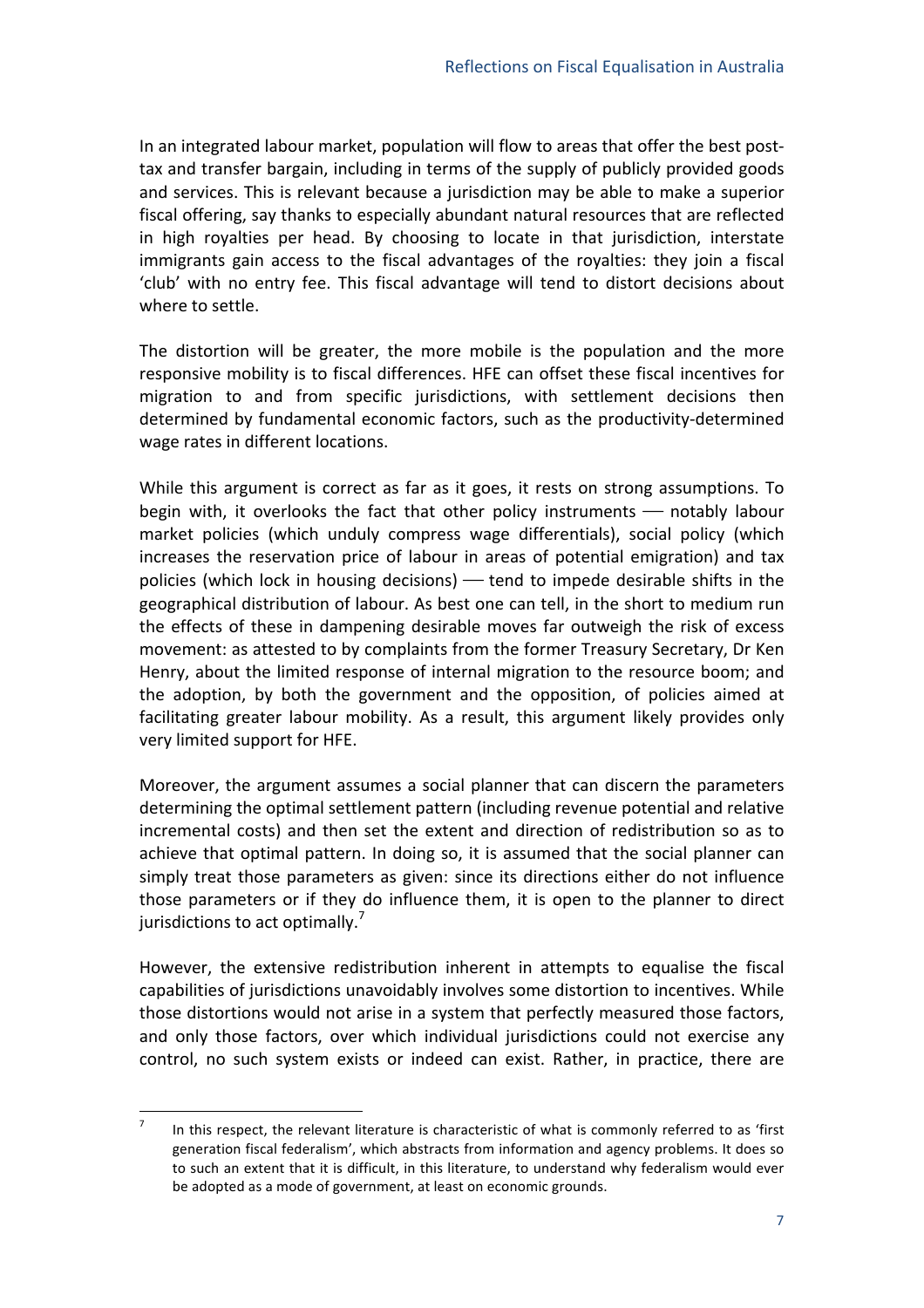always margins of decision over which jurisdictions exercise some discretion that affect the extent of the redistribution.

The methods developed by the Commonwealth Grants Commission are no exception to this rule. Given that implicit 'tax' rate on mining revenues ranges from 99 per cent (NT), through 90 per cent (WA) to 67 per cent (NSW), the unsurprising result is that distortions do occur, which in this instance take two major forms.<sup>8</sup>

First, the attempt to 'tax' those endowments which give a jurisdiction the ability to offer a superior fiscal bargain creates disincentives to the development and efficient use of those endowments. Thus, jurisdictions with ample endowments of mineral resources may benefit by shifting taxable income from monetary payments to payments in kind, as monetary payments are more readily measured and redistributed through HFE than are (say) the benefits a mining company supplies to a jurisdiction in the form of mandated provision of infrastructure and of local services.<sup>9</sup> Specifically, HFE encourages States to require the miner to pay for infrastructure, in return for lower royalty payments.<sup>10</sup> There are also examples of a state encouraging miners to spend on matters at some remove from their main activities (for example, Santos' funding of a School of Petroleum Engineering at the University of Adelaide).

Moreover, because each jurisdiction will bear the full political costs of reforming resource taxation, but only capture a part of the benefits, some opportunities for increasing the efficiency of the tax structure will be forgone (or long delayed). The same argument applies to the approval of mining and related activities.<sup>11</sup>

<sup>&</sup>lt;sup>8</sup> The implicit tax rate is equal to one hundred minus the state's population share.<br><sup>9</sup> Such a shift imposes inefficiencies to the extent the deadweight loss associated with "taxation in

kind" exceeds that associated with monetised taxes; it also imposes a vertical externality to the extent both the Commonwealth and the jurisdiction at issue tax mining revenues, as it reduces the rent available for the two parties to tax. If there is double marginalisation of the complementary tax rates, the welfare cost is all the greater.<br><sup>10</sup> The State government gains from sacrificing royalties for in-kind benefits that are not equalised

through HFE, if the benefit/cost ratio of the trade-off exceeds the population share of the State. For example, WA gets about the 10 per cent of royalites paid to the State, so any alternative use

of the money that has a benefit/cost ratio of greater than 0.1 would be preferred to royalties.<br><sup>11</sup> Because HFE means that jurisdictions share mining royalites on an equalised basis, all jurisdictions have a fiscal interest in the mine-approval processes of the resource-rich states. (This is because the total fiscal resources of the jurisdictions comprise their own-source reveues, plus GST and non-GST grants; and it is reasonable to assume that an increase in one state's mining royalties does not lead to a matching reduction in the aggregate non-GST grants.) Nonetheless, the resource-poor states have relatively weak capacities to assist the resource-rich to resist anti-mining pressures.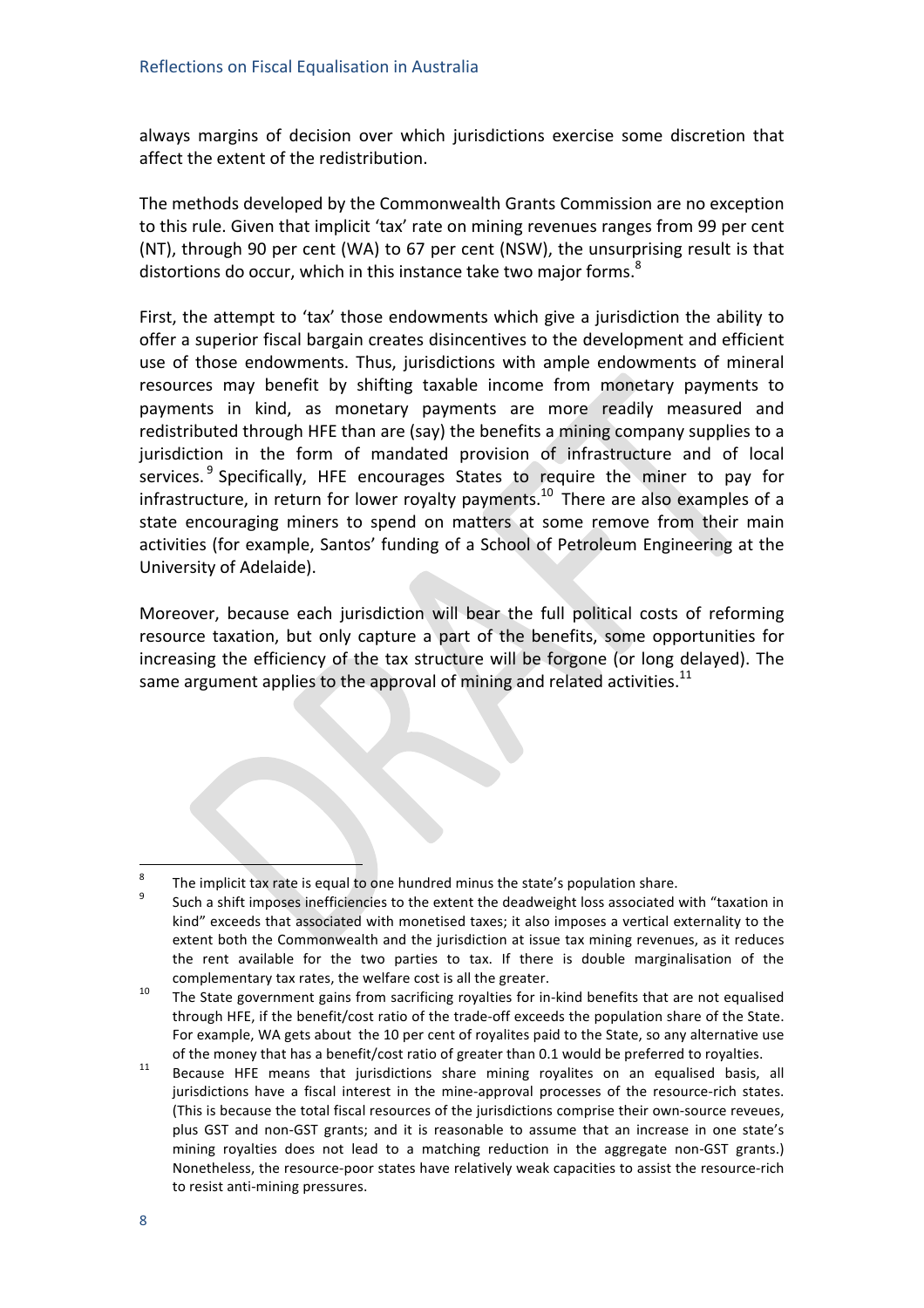To make matters worse, the Commonwealth Grants Commission's (CGC) approach, which effectively taxes the entirety of a jurisdiction's royalty income, amounts to taxing a jurisdiction's capital. This is because the royalty is the payment for the extraction of an exhaustible resource, whose offset is a reduction on the asset side of the jurisdiction's balance sheet. The income concept that would more appropriately define revenue capacity is the permanent stream or Hicksian income associated with financial capital maintenance, i.e. the level of consumption that can be maintained indefinitely holding capital intact. While that level of consumption can be difficult to measure<sup>12</sup>, it is likely to be less than the flow of current royalties. To that extent, the CGC's approach will inefficiently accentuate the incentives to postpone extraction.

Finally, the taxation of resources is an area where the tax rates used to assess revenue capacity in the context of HFE are clearly not parametric with respect to the decisions of the largest resource states, and notably Western Australia. This feedback  $loop$ – from the state's tax decisions to the rates used to assess revenue capability and hence allocate income under HFE  $-$  will strengthen all the distortions noted above. $13$ 

It is therefore questionable whether, in practice, HFE can plausibly be used to tax 'booming' states and subsidise 'lagging' states in a way that not only leaves the overall pie no smaller than it would otherwise have been but also reduces the incentives for excess mobility, thus improving the settlement pattern. At the same time, and this is the second of the distortions we would point to, HFE can distort settlement patterns within jurisdictions.<sup>14</sup>

Thus, when a jurisdiction permits or even encourages settlement in locations that are relatively costly to service, then the additional costs are shared with other jurisdictions via HFE. Here too, HFE introduces an asymmetry in the distribution of the costs and benefits of reform efforts: the government of a jurisdiction that winds back cross-subsidies to high cost areas will bear all the costs of doing so, but will share the benefits with other jurisdictions in the form of lower assessed transfers under HFE. The result is a settlement pattern that is inefficiently dispersed. As we note below, similar effects operate with respect to exposure to natural hazards.

#### **b) Fiscal+externalities+and+tax+competition**

 $+12$  Indeed, it is difficult (and may not be possible) to construct a useful concept of economic (Hicksian) income for situations in which markets are incomplete and nominal and relative prices,

and the expectations of those prices, are out of equilibrium. See for example, Beaver (1997).<br><sup>14</sup> It is useful to note that in Canada there is fiscal equalisation of only half of mining revenues. The Canadian provinces have access to all the same taxes as the central government, except import duties and taxes on foreigners; and provinces have exclusive access to royalties, and to gaming, liquor and property taxes (Department of Finance Canada, 2011).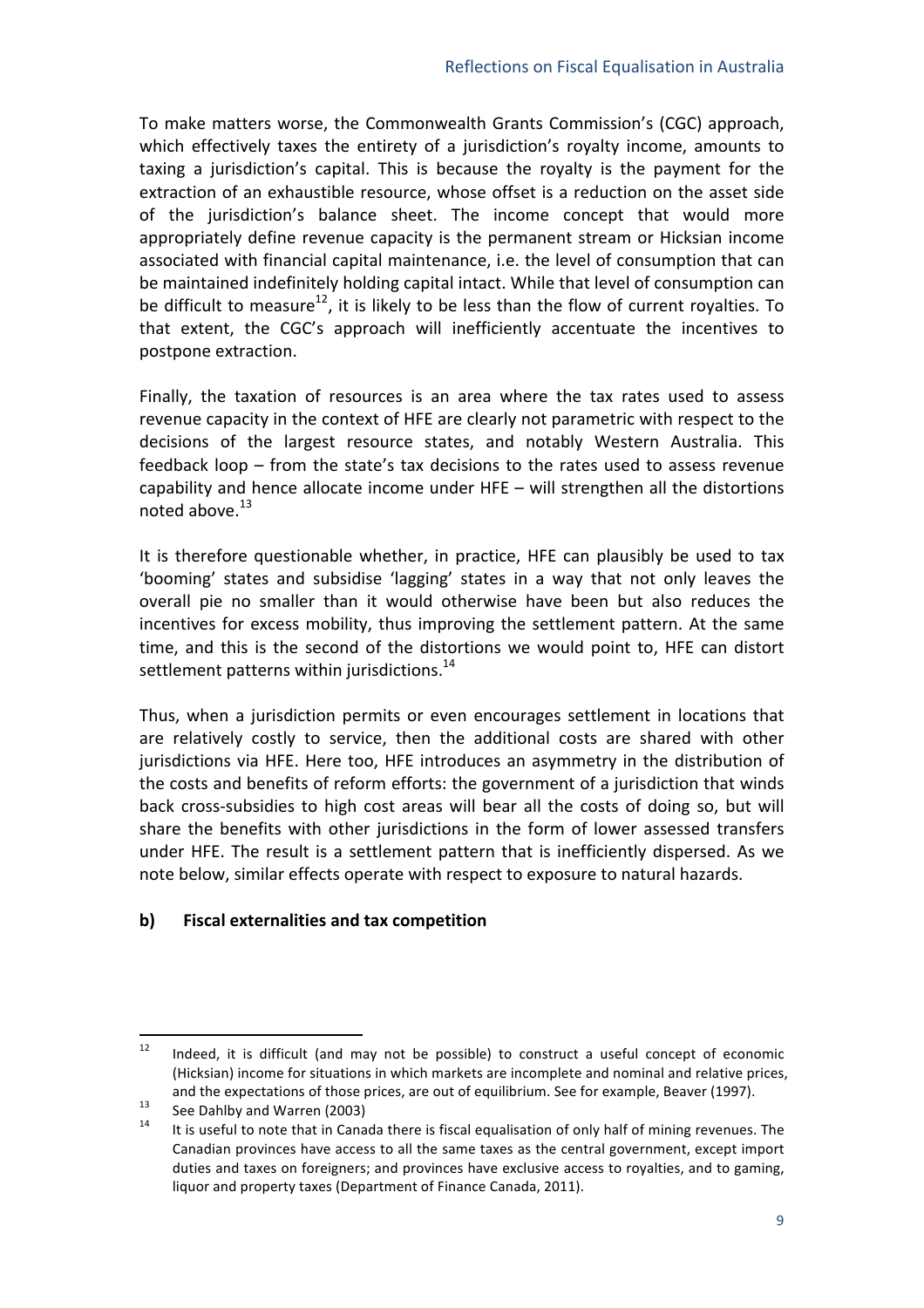The task of getting jurisdictions in a federal nation to set taxes efficiently is fraught with difficulties, as jurisdictions face common pool problems<sup>15</sup> and other forms of fiscal externalities.

There is a large theoretical literature in public economics on how fiscal equalisation can help resolve these difficulties.<sup>16</sup> The seminal pieces, by James Buchanan in 1950 and  $1952^{17}$ , were designed to show the social planner if and how fiscal equalisation can be used to achieve an efficient assignment of taxing powers and expenditure responsibilities; or to induce autonomous subordinate jurisdictions to choose the optimal tax rates and spending, so as to internalise fiscal externalities<sup>18</sup> and/or to share fiscal risks optimally.

Sometimes in this literature, public policies are chosen through highly stylised political mechanisms, like majority voting in single-issue referenda. However, largely the literature is not well integrated with the Public Choice school of thought, founded by Buchanan and Gordon Tullock, which eschews the assumption of benevolent dictators or benign social planners. Nor is this literature well integrated with more recent models that account for imperfect information and for agency problems. Given these features, it is an unsurprising aspect of this literature that it is mostly about how to avoid the inefficiencies caused by the very fact of federalism itself—as though federalism were merely an unfortunate historical accident (compared to a unitary state): if the omniscient social planner existed, then federalism would indeed be a sub-optimal institution.

 $+15$  A common pool problem occurs where fiscal resources are shared by a number of non-colluding jurisdictions. Each jurisdiction may under-estimate the costs it imposes when it extracts revenues from the pool, or the benefits it provides when it adds to the pool. To that extent, each jurisdiction will under-state the marginal cost of spending and over-state the marginal cost of taxing (as some of the cost of its spending falls on other jurisdictions, while some of the benefits

of its taxing will accrue to other jurisdictions).<br>
<sup>16</sup> For a survey, see Boadway (2004) also Boadway and Tremblay (2010).<br>
<sup>17</sup> Buchanan (1950) and Buchanan (1952).<br>
<sup>18</sup> Oates and Schwab (1988).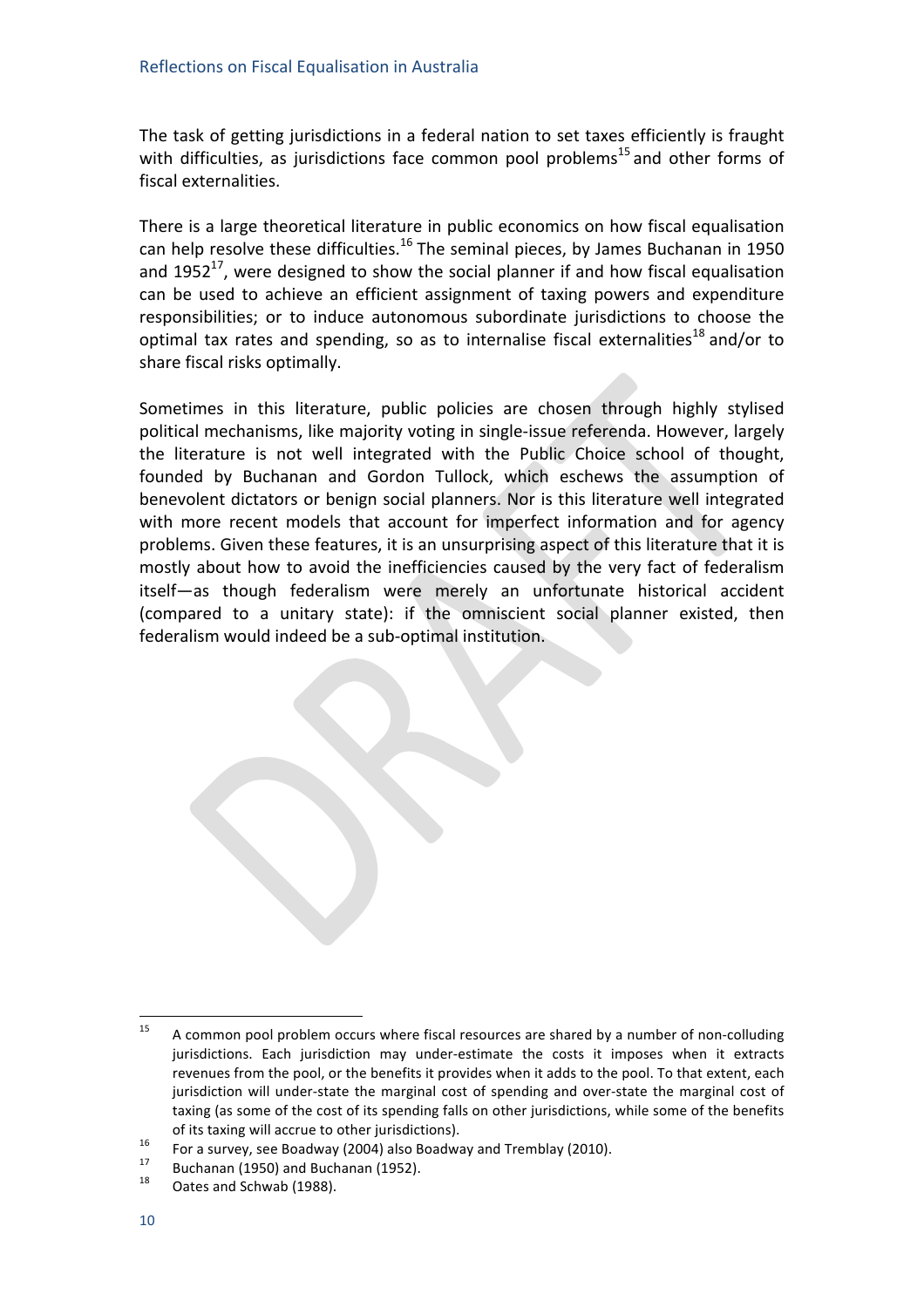However, even in these models, fiscal equalisation is not always necessary for optimality and generally not sufficient;<sup>19</sup> and the correct equalisation formulae are hard to derive.<sup>20</sup> This may help explain why these arguments have mostly been used by academics, and not by governments in Australia on any consistent basis.

Consider payroll taxes. The academic literature suggests that a state's payroll tax increase may reduce the federal income tax take (a vertical externality) while increasing the payroll tax base of other states (an horizontal externality). These impacts have opposing effects on fiscal incentives.

Thus, starting from the horizontal effects, the state that increases its payroll tax rate can lose some tax base to another state through labour mobility, and the initiating state (correctly) regards that as a loss to itself, and to that extent overestimates the marginal cost of public funds (to the nation) attained through the payroll tax. However, there is also a vertical externality: the increase in payroll tax reduces earned incomes and reduces the central government's collection of its taxes on those incomes (and of complementary taxes); the national tax base shrinks and, presumably, the initiating State bears only a fraction of the consequences. HFE reduces the horizontal externality, but therefore exacerbates the vertical externality.

This is simply because when the initiating state is compensated with extra grant income (because its tax base is now lower, relative to those of the other states), this reduces its perceived marginal cost of public funds toward the true or national marginal cost of payroll tax funds (and will eliminate the gap if its tax rate is equal to the jurisdictional average). So, if this story is realistic, HFE encourages higher rates of payroll tax by the states collectively, and so worsens the extent of the vertical externality. As a result, whether the net result of HFE is positive or negative, in terms of tax efficiency depends not merely on its impact on the horizontal but also on the vertical 'game' between the Commonwealth and the states.

 $^{19}$  For example, Wildasin (1991) concluded that only if communities with weaker preferences for redistribution receive appropriately-larger subsidies, through the federal fiscal system, would decentralised and centralised decision-making mechanisms both choose the optimal level of redistribution. Also, Boadway and Tremblay (2010: 1026) noted that in models of federalism with costless migration, a fixed factor (land) and local public goods, 'regional governments choose their tax rates and public goods supplies optimally, under reasonable circumstances,' without fiscal equalisation payments (Boadway 2004:217). However, most state spending is on

publicly-provided private goods.<br><sup>20</sup> 'With- costly- migration, decentralized- decision-making- is- not- optimal- unless- very- complicated transfer schemes are in place, which involve giving regions the right incentive for providing *G* [publicly-provided goods] as well as for redistribution. Such schemes have yet to be worked out except in special cases, even in an otherwise first best world of lump-sum transfers. Equalization on top of that is very complicated' (Boadway 2004:228).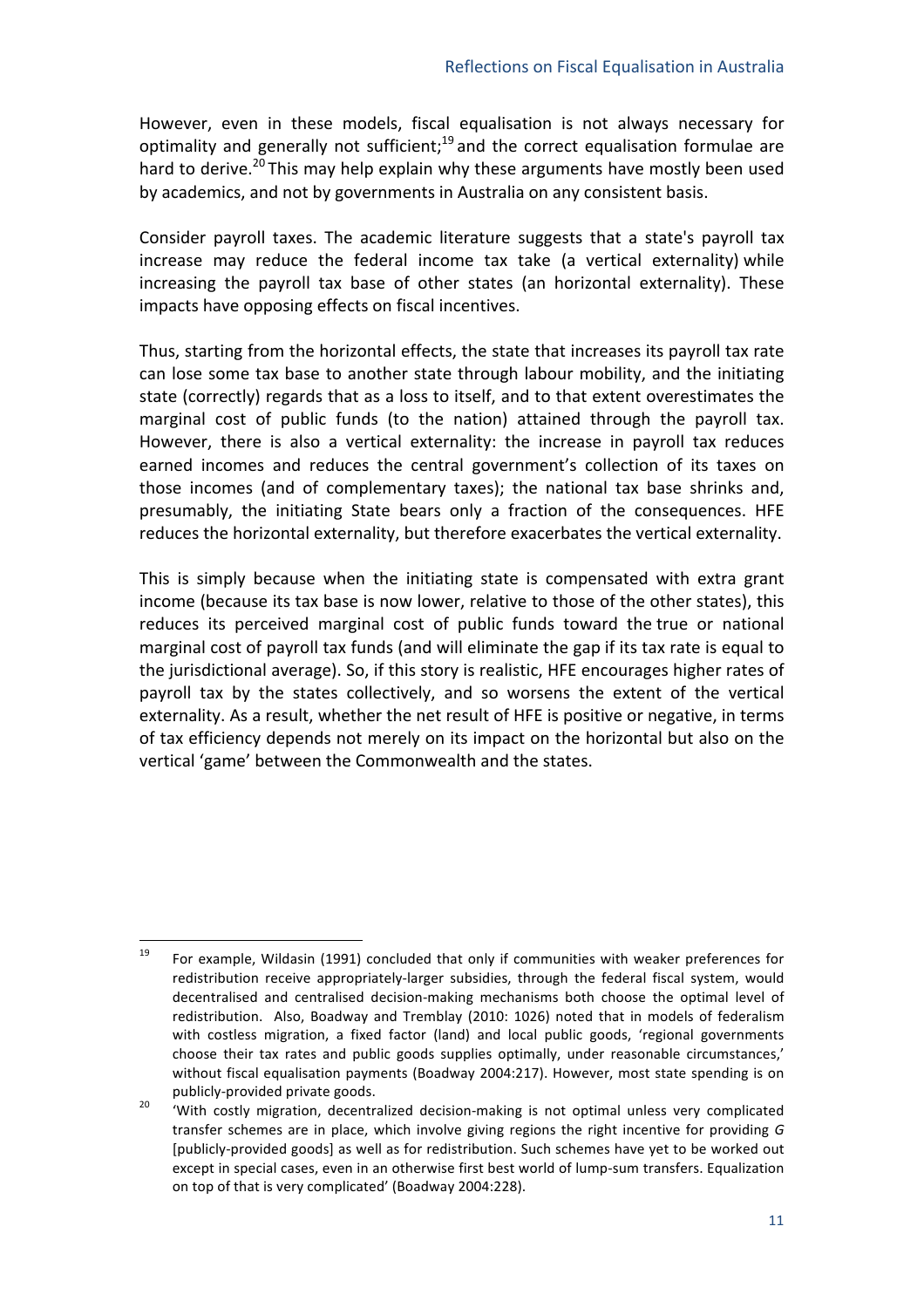It is hardly obvious that any plausible HFE process could correct this distortion or even be confident of moving it in the right direction. Thus, while an idealised social planner would simply assume the efficient tax rates, and then allocate funding on that basis, in practice, those efficient tax rates are not known. Moreover, to assess them, the CGC would need to take account of the way the Commonwealth would respond to a change in state payroll taxes. And then, if the Commonwealth knew how the CGC undertook that assessment, it would have incentives to use that knowledge to manipulate the outcome. $^{21}$ 

It is therefore questionable whether HFE can, in practice, be justified in terms of the control of fiscal externalities. Rather, it is likely to exacerbate some (as in our previous discussion of mining taxation<sup>22</sup>) while perhaps reducing others. To the extent to which such fiscal externalities are a major source of concern, they would seem better addressed directly, for instance by greater fiscal coordination between jurisdictions, though that is not without defects of its own (including undermining potentially desirable fiscal competition).

#### c) **Risk-sharing**

Fiscal equalisation buffers the fiscal consequences of idiosyncratic shocks: when droughts, floods, or declines in export demand (or their opposites) fall more heavily on a subset of jurisdictions, the fiscal effects are spread equally across all jurisdictions (albeit usually with a lag). Thus, HFE provides a form of mutual insurance.

The issue in practice is whether HFE inefficiently crowds out alternative insurance arrangements that are readily available now, but less so in earlier decades.

This question needs to be viewed in historical perspective. When HFE developed, market instruments for governments to insure against the risks here at issue were poorly developed. As a result, the relevant alternative was self-insurance, which was likely inefficient. Since then, however, commercial alternatives have emerged, and they may well have superior risk-bearing features to HFE.

Starting with insurance against natural disasters, there is now a relatively well developed global market for catastrophe insurance. While this form of insurance is

 $1+1+1+1+1+$  Of course, that incentive disappears if it is assumed that all jurisdictions have a common welfare function. But that seems to dispose of federalism altogether, and returns us to the world of an omni-benevolent and omniscient social planner.<br>22 More generally, unless the tax rates used to determine HFE are genuinely completely parametric

to the decisions of individual jurisdictions, HFE is likely to distort the tax structure whenever the jurisdiction can replace more readily assessed and observed revenue sources by less readily assessed and observed revenue sources.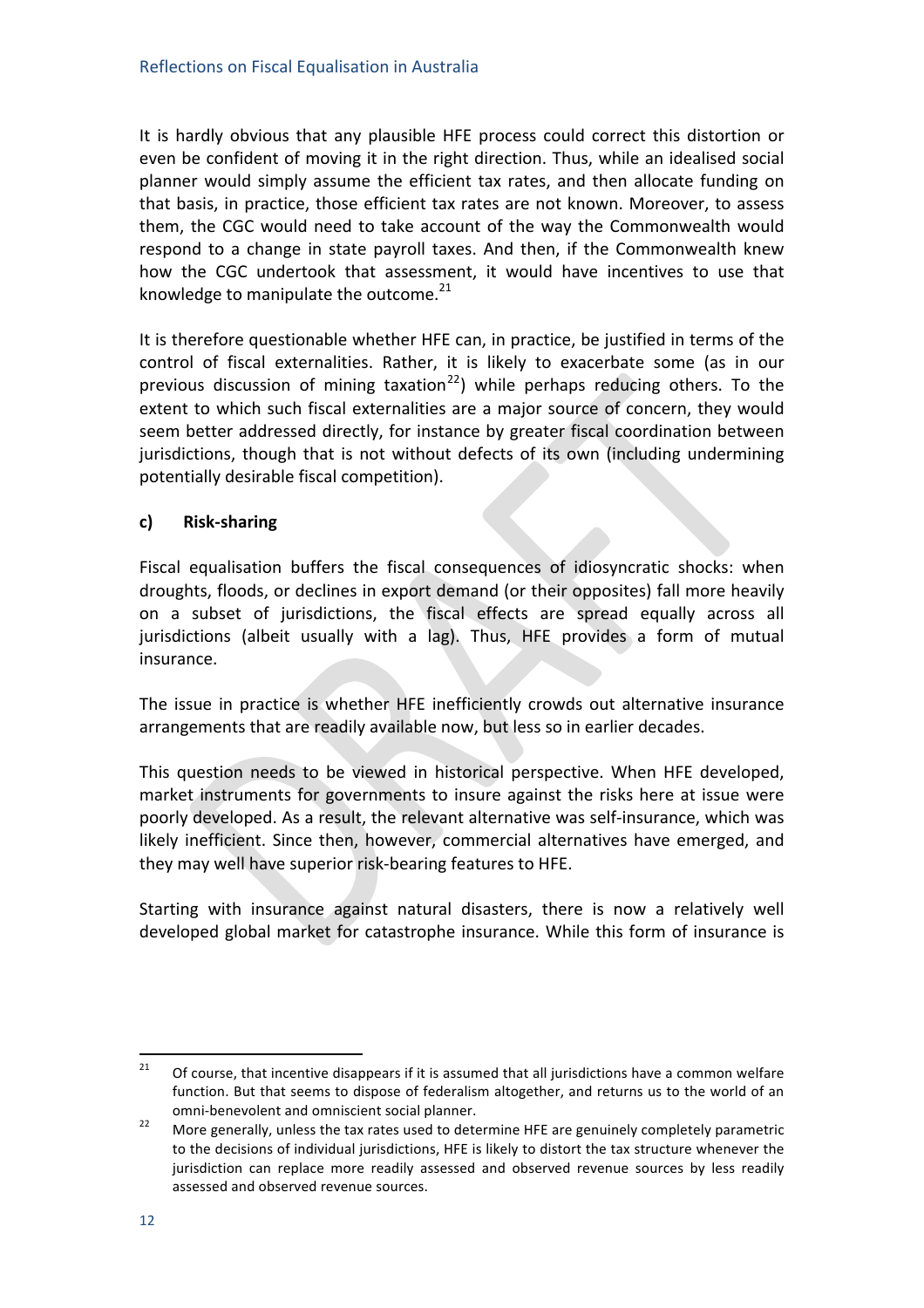inherently costly<sup>23</sup>, it has the virtue that it involves risk-based premiums, which signal both the cost of risk and the value of risk reduction. Moreover, it typically involves deductibles and co-payments, reducing the incentives for moral hazard. The result is to reduce the incentives for excess risk-taking at both the extensive and the intensive margins. $24$ 

In contrast, in the implied insurance provided by HFE, there is no insuring authority (other than the CGC itself) to monitor risk-avoiding or risk-taking behaviour and to adjust premiums accordingly (or other terms of the contract).<sup>25</sup> Together with ever growing Commonwealth disaster relief, this amounts to a subsidy to risk-taking, with the unsurprising result of promoting inefficient settlement in high-risk areas. The ultimate loss is accentuated by the fact that the implied insurance also discourages jurisdictions from requiring individuals in those areas to be adequately insured, with the consequence that the cost of locating both public and private goods in hazardprone areas is understated and the supply of those goods excessive.

Turning now to insurance against adverse economic shocks, fiscal equalisation does not protect a jurisdiction against the fiscal effects of shocks that are common to all Australian jurisdictions (for example, the North Atlantic financial crisis of 2008). For such shocks, jurisdictions (to the extent that they do not look to the Commonwealth) must use self-insurance or seek insurance in the market. The most relevant form of that insurance is access to capital markets to smooth spending when revenues are temporarily deficient (or failing that, making of provisions in good times, to be drawn down in bad).

When HFE was formally introduced in Australia, in the 1930s, world capital markets were generally less effective than today; and, besides, they were then in a state of disarray, far more severe than that affecting Australian jurisdictions in 2008. Moreover, section 105A of the Constitution, inserted in 1929, which allows the

 $^{23}$  Insuring against extreme weather events, including bush fires, is not like insuring against traffic accidents or theft. Hazards such as traffic accidents are largely independently distributed, with the result that increasing the numbers insured progressively reduces the riskiness of the pool as a whole. This allows premiums to be only marginally higher than the expected value of the loss. In contrast, extreme weather events tend to affect an area as a whole, giving rise to a correlated loss. Moreover, the estimation of the likelihood of major natural hazards is subject to significant uncertainties and risk ambiguity (which acts as a form of correlated risk). As a result, even with global reinsurance and the scope instruments such as catastrophe bonds and other insurance linked securities offer for efficient risk-sharing, insuring catastrophic risks involves far higher capital costs, so the ratio of premiums to expected loss, even in a vigorously competitive

insurance market, may well be as high as 1.5 times the actuarial value of the loss.<br><sup>24</sup> The extensive margin refers to the extent of the zone of settlement, and the intensity of that settlement. Charging a price for exposure to disaster risk increases the cost of activity in hazard prone areas, and hence reduces the incentives to support population in those areas. In contrast, the intensive margin refers to the extent of investment in hazard reduction, and in mitigating the

consequences of hazards should they eventuate.<br><sup>25</sup> To the extent to which HFE does not provide full insurance, the implied co-payment mitigates the extent of the moral hazard. In practice, however, the insurance provided by HFE has been supplemented by low or no cost insurance from the Commonwealth, with the overall effect of reducing the incentives for states to take efficient precautions (and induce households and businesses to take such precautions).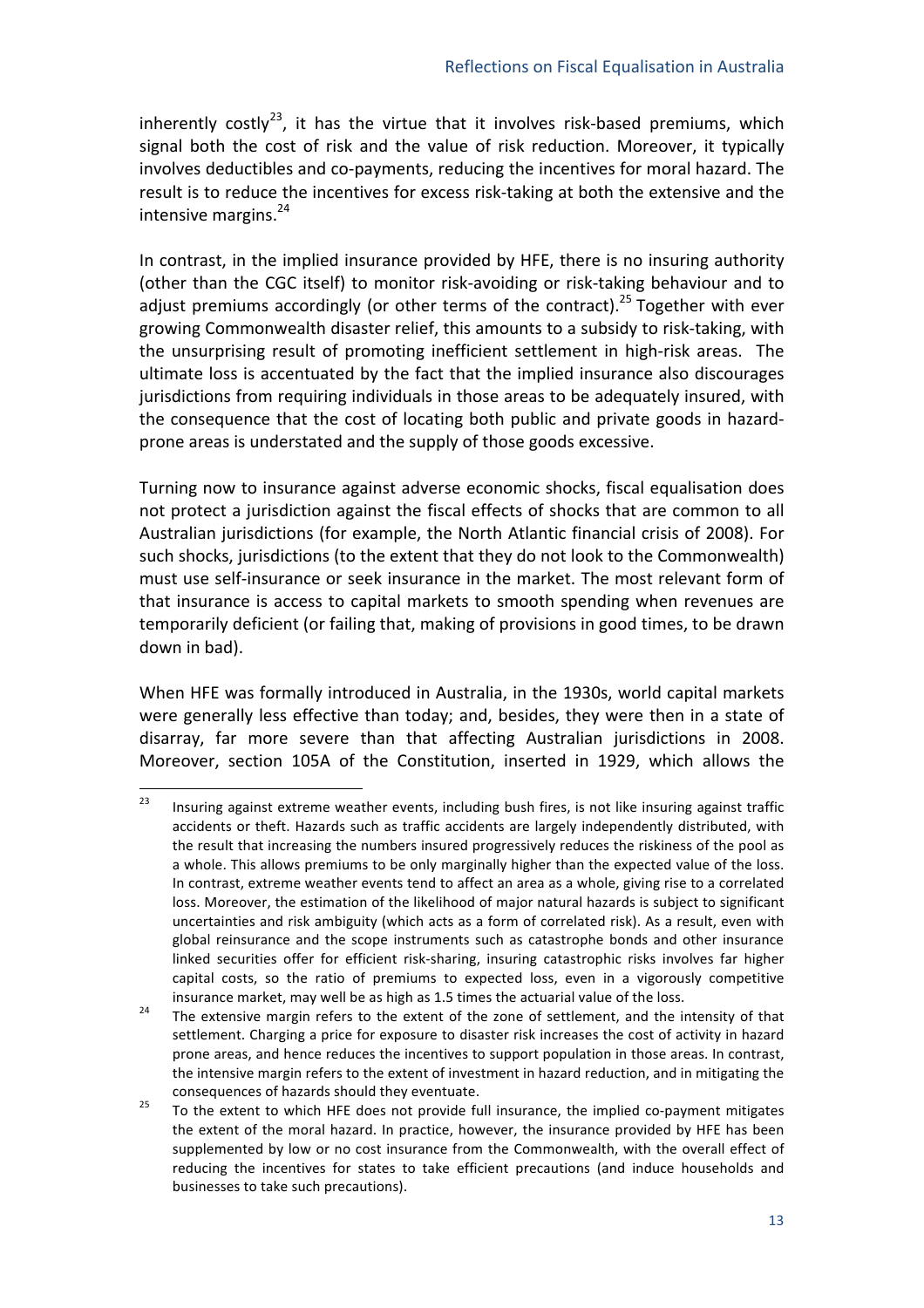Commonwealth to make agreements to take over and manage State debts, pay the amounts due, and receive an indemnity from the State, was relatively new and largely untested, and the Commonwealth still had to demonstrate the credibility of the commitments it involved.<sup>26</sup>

In contrast, capital markets are now deep and relatively well integrated, and no state that follows prudent fiscal rules should have enduring difficulty in accessing those markets. Moreover, experience in 2008 showed that when access to capital markets by the states is constrained by market turbulence, the Commonwealth is well placed to step in and guarantee the states' access to finance.

As a result, the mutual insurance that HFE provides against idiosyncratic shocks would seem far less valuable now than earlier, whereas the costs of the arrangement (in terms of moral hazard) are not likely to have decreased.

#### **d) Conclusions+on+efficiency+arguments**

Examination of the efficiency arguments made for HFE suggests that each of those arguments is weak, and more than offset by distortions HFE could induce. The economic costs of these distortions are inherently difficult to measure: indeed, if they were not, they would not arise in the first place.

For example, if a central planner could distinguish an ideal from an observed settlement pattern, that central planner could avoid providing any incentive for inefficient settlement patterns to arise and persist. However, just as no central planner can accomplish that task, so no policy evaluator can readily examine the actual settlement pattern and discern the degree of settlement in high cost areas that is due to fiscal redistribution. And while it is possible to identify factors (such as cross-subsidies in charges for public services) that could distort the choice of location, it is more difficult to determine whether they are or are not inherently desirable or assess the extent to which they have been (properly or not) encouraged by HFE. Equally, it is not obvious how one would determine the extent to which any inefficencies in the structure of resource taxation were due to the long-term effects of attempted equalisation compared to the other factors at work. These are not the kind of effects a Computable General Equilibrium model, for instance, would be capable of discerning.

What is clear is that the mere fact that apparent redistributions are relatively small – say as a share of goods and service tax (GST) revenues  $-$  does not necessarily imply that these perverse effects are trivial. In effect, the greater (and more uniform) the degree to which jurisdictions' choices adjust to the incentives that the attempted

<sup>&</sup>lt;sup>26</sup> It could be argued that the Lang dismissal crisis of 1931 was a pivotal event in establishing the credibility of the Commonwealth's control over the fiscal position of individual states, and hence helped provide an underpinning to the capital market's acceptance of the value of the Commonwealth guarantee. But of course that guarantee was based also on superior access to taxing powers, especially post the Income Tax Act 1942.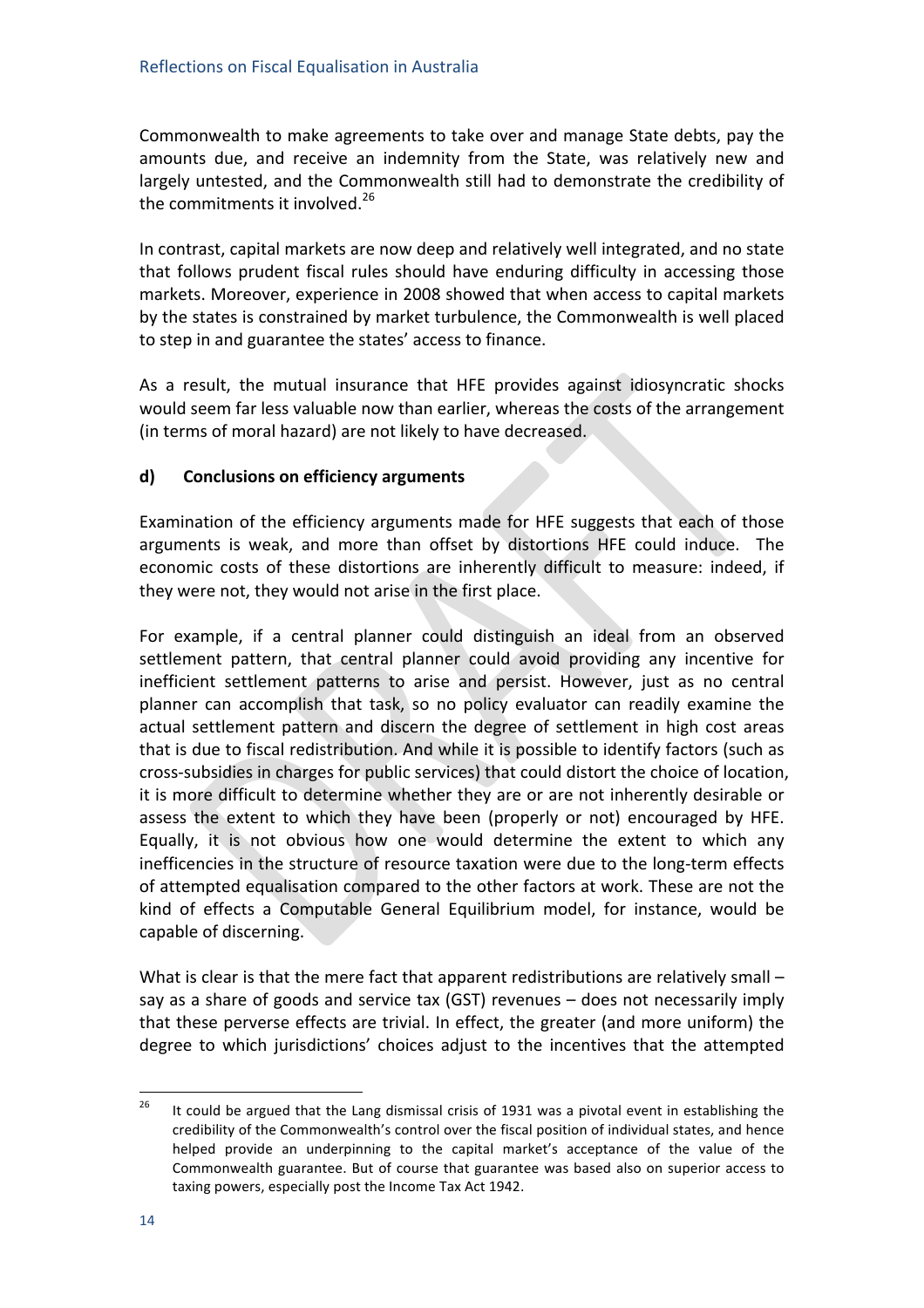equalisation creates, the smaller will be the ex post degree of redistribution. To that extent, the small size of the redistributions may reflect long term adjustment to distorted incentives, rather than any absence of such distortions.

Moreover, even if the distortions were relatively small – which, over a long period of time, seems unlikely – what is relevant are the economic and social costs compared to the benefits. In other words, as with any public program, the efficiency of the program needs to be assessed in terms of the gain per dollar of economic cost. As the gains seem so small and poorly defined, even costs that are low in absolute terms are likely to swamp them.

The only remaining issue of importance therefore is whether there are compelling equity arguments that might justify incurring these costs.

### **4. Equity+arguments+for+HFE**

As we have noted above, the current arrangement aims at compensating jurisdictions for disadvantages over which they have no control and which would otherwise render them incapable of providing, with reasonable levels of efficiency, a standard of public services comparable to that which other jurisdictions can and do provide. The goal, in other words, is equalisation of jurisdictions, rather than of individuals in those jurisdictions.

However, equity is a criterion that usually applies to people, not governments. If the ultimate goal of HFE is equal treatment of otherwise-equal individuals, reflection suggests that the equity argument for fiscal equalisation must depend primarily on the claim that jurisdictionally immobile sections of populations may otherwise be unreasonably disadvantaged by the operation of the federal fiscal system. It is, for the most part, a short run argument; and one that needs to be reconciled with the fact that the GST grants are untied.

If real incomes of similar individuals and families are in any event equalised through migration, then transferring revenues between jurisdictions merely leads to offsetting population movements, at least in the long run. However, because some of the benefits of that transfer of revenues are captured by the owners of resources that are in geographically fixed supply (such as land), there is nonetheless a change in the distribution of wealth, benefitting owners of those fixed resources in jurisdictions that receive payments at the expense of similarly placed owners in the jurisdictions that make the payments. There is no obvious reason why public policy should be used to effect such wealth transfers, nor is there any clear sense in which they are equitable (or promote greater equity).

Moreover, it needs explaining why governments that pursue only partial equalisation of budget capacities of private persons, should attempt full equalisation of public budget capacities. All redistributions have efficiency consequences, some positive and some negative. In the absence of an overriding ethical principle that supports the goal of exact fiscal equality, democratic nations generally accept a trade-off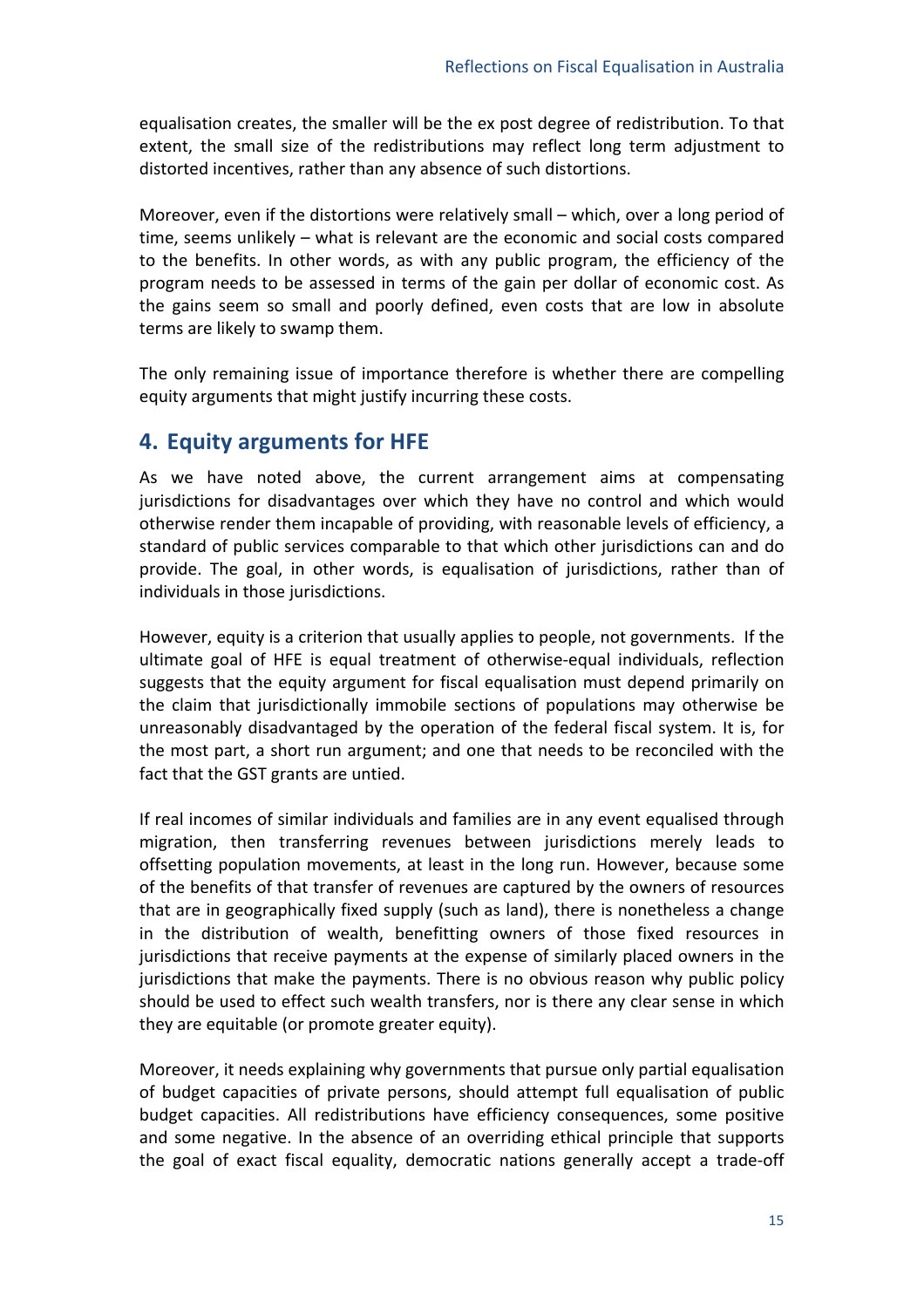between efficiency and equity, for constitutional and political reasons.<sup>27</sup> As a result, equity is not pursued beyond a point defined by taking account of its efficiency cost. In contrast, HFE does not explicitly account for that trade-off, and hence pushes equalisation beyond the point consistent with any realistic view of social preferences.

Is there a risk that in the absence of HFE, people in some jurisdictions might sink to unacceptably low living standards? Given a nationally-funded health and welfare system, and the other forces causing the relative uniformity of Australian living standards, this seems highly unlikely. It is difficult to believe, for example, that without fiscal equalization Tasmania, say, would end up like the backwoods of Appalachia, with public squalor.

Rather, whatever the risks may have been in the 1930s, the huge reduction since that time in the costs of inter-state migration and communications, and the development of a comprehensive social safety net mean that similar individuals and families enjoy very similar living standards in every jurisdiction.<sup>28</sup> However, that is not to deny that a move away from HFE would involve transition issues for individual jurisdictions, and it is to those issues that we now turn.

## **5. Transition from HFE**

Table 1 shows the contemporary significance of fiscal equalization. Clearly, for the Northern Territory—due mostly to the high fractions of population classed as remote and Indigenous—the effects of switching to EPC grants would be massive on the budget, and large on GSP (Gross State Product, used here as a rough indicator of access to economic resources for consumption purposes). With GSP as numerator, the effects on other jurisdictions range from -0.3% to 2.9%, which could reasonably be called relatively small. Although the effects on jurisdictional budgets are multiples of the effects on GSP, they are still small for the three eastern states (1.0% through 1.7%); but are significantly larger for the others (-12.7% through 6.4%).

<sup>&</sup>lt;sup>27</sup> See Brennan and Pincus (2010).<br><sup>28</sup> Abelson (2010) and Pincus (2011) argue that, by ignoring that some interstate differences in wage rates compensate for differences in costs of living (especially residential land rents and transit costs), the current Grants Commission methodology is unsound, when it comes to estimating capacity to pay taxes and charges.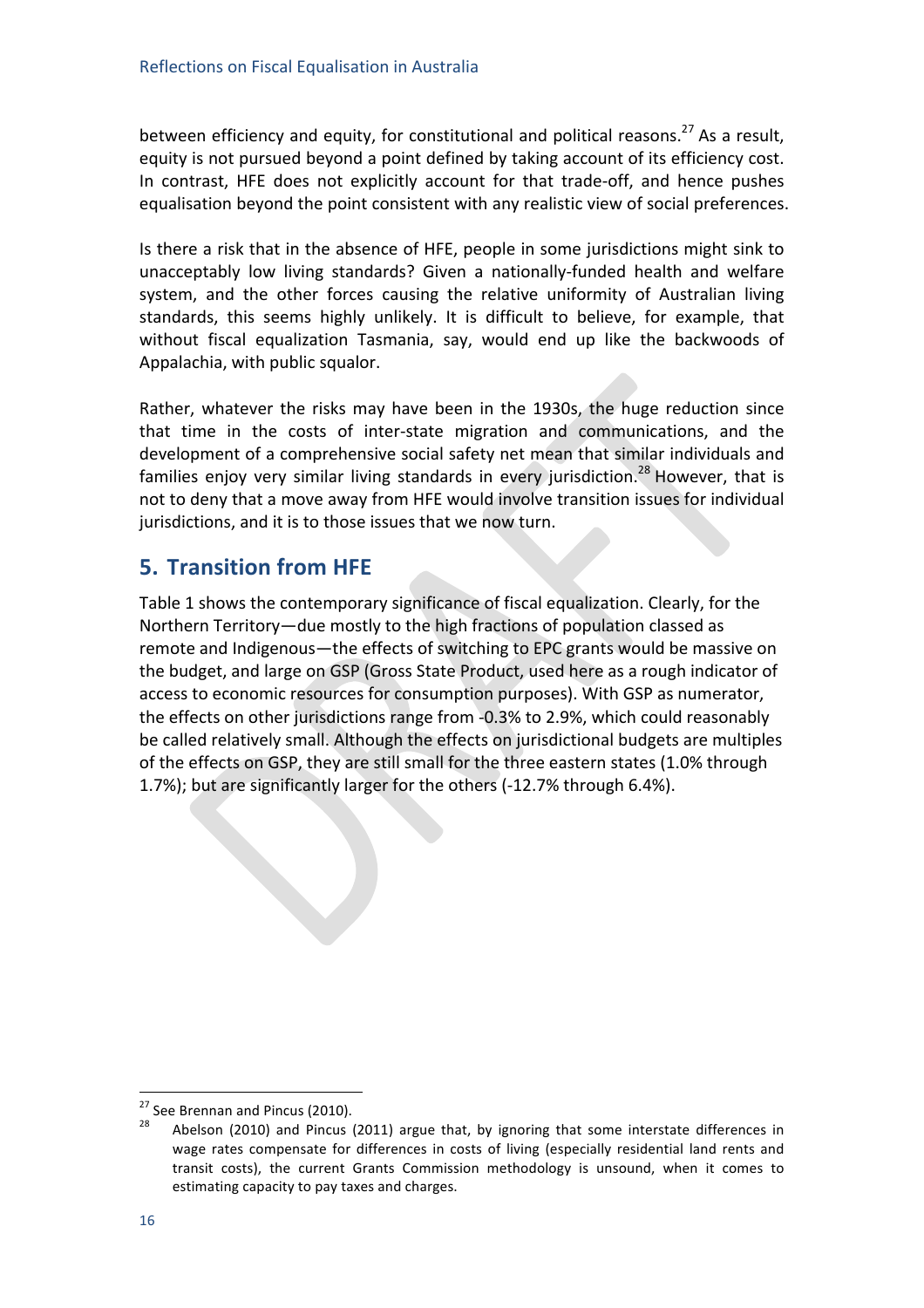|               | <b>NSW</b>  | Vic | Qld | WA  | SА     | Tas          | ACT    | NΤ      |
|---------------|-------------|-----|-----|-----|--------|--------------|--------|---------|
| On<br>general |             |     |     |     |        |              |        |         |
| government    | $\vert$ 1.0 | 1.4 | 1.7 | 6.4 | -5.8   | $-12.7 -2.5$ |        | $-53.0$ |
| expenditures  |             |     |     |     |        |              |        |         |
| On GSP        | 0.2         | 0.2 | 0.3 | 0.8 | $-1.3$ | $-2.9$       | $-0.4$ | -11.5   |

Table 1*:* **Effects on state budgets and GSP of Equal Per Capita GST grants, 2010 (%)** 

Sources: Commonwealth Grants Commission 2011, and ABS 5220.0, 5506 and 5512 Note: The estimates are the percentage differences between the 2010-11 grants proposed CGC and equal per capita, compared with the 2009-10 GSP and with general government expenditures, using populations of June 2010. The GST collection for 2009-10 was \$46,553m; the estimate for 2010-11 is \$45,950m.

Are the relatively small differences in pre-HFE fiscal capacities of the jurisdictions themselves a triumph of past HFE (NT excepted)? This seems unlikely and the opposite may well be true.<sup>29</sup> Whichever the case, Table 1 suggest that, apart from the Northern Territory, HFE is not essential for the maintenance of reasonable equality of jurisdictional capacities, even in the very short run; and, therefore, HFE cannot be regarded as being essential to a reasonable equality of living standards across jurisdictions.

There would, however, be a very significant impact on the Northern Territory. This is largely due to the assessed expenses associated with provision of services to Indigenous people who are located outside the main cities and towns (that is, in 'regional and remote' areas). Indigenous people comprise over 30 per cent of the population of the Northern Territory, far in excess of the national average. Under HFE, all Australian taxpayers contribute GST and other tax revenues on a 'needs' basis, to provide NT with the funds sufficient to supply services at the national average standard.

Without a distribution of Commonwealth grants based on HFE, and absent any alternative means of relieving NT of its disproportionate fiscal burden, the government and people of NT would likely prefer that the responsibility be passed to the federal government. The attitude of the other jurisdictions to such a passage of responsibility would depend on how the Commonwealth would then fund the services, with likely candidates being a reduction in the GST funds or in non-GST grants transferred to the states. In either case, the bulk of the burden of paying for the NT services would continue to fall on the budgets or the citizens of the other states; and the resultant redistributions of the (net) burdens would be relatively small. Thus, without HFE, at least one jurisdiction would have a large incentive to

 $^{29}$  It has been argued that convergence between the Australian states has lagged that in Canada and the United States – see for example Cashin (1995). Whether that is correct when convergence is measured in terms of consumption rather than production (thus correcting for the high levels of foreign ownership) is controversial, as is the role of HFE –on the latter, see for example, Ramakrishnan and Cerisola (2004), which suggests industrial relations policy may have been a more important factor slowing income convergence than HFE. However, as we have noted above, the effects of HFE are inherently difficult to measure. See also Shankar and Shah (2003) and Cerniglia (2003).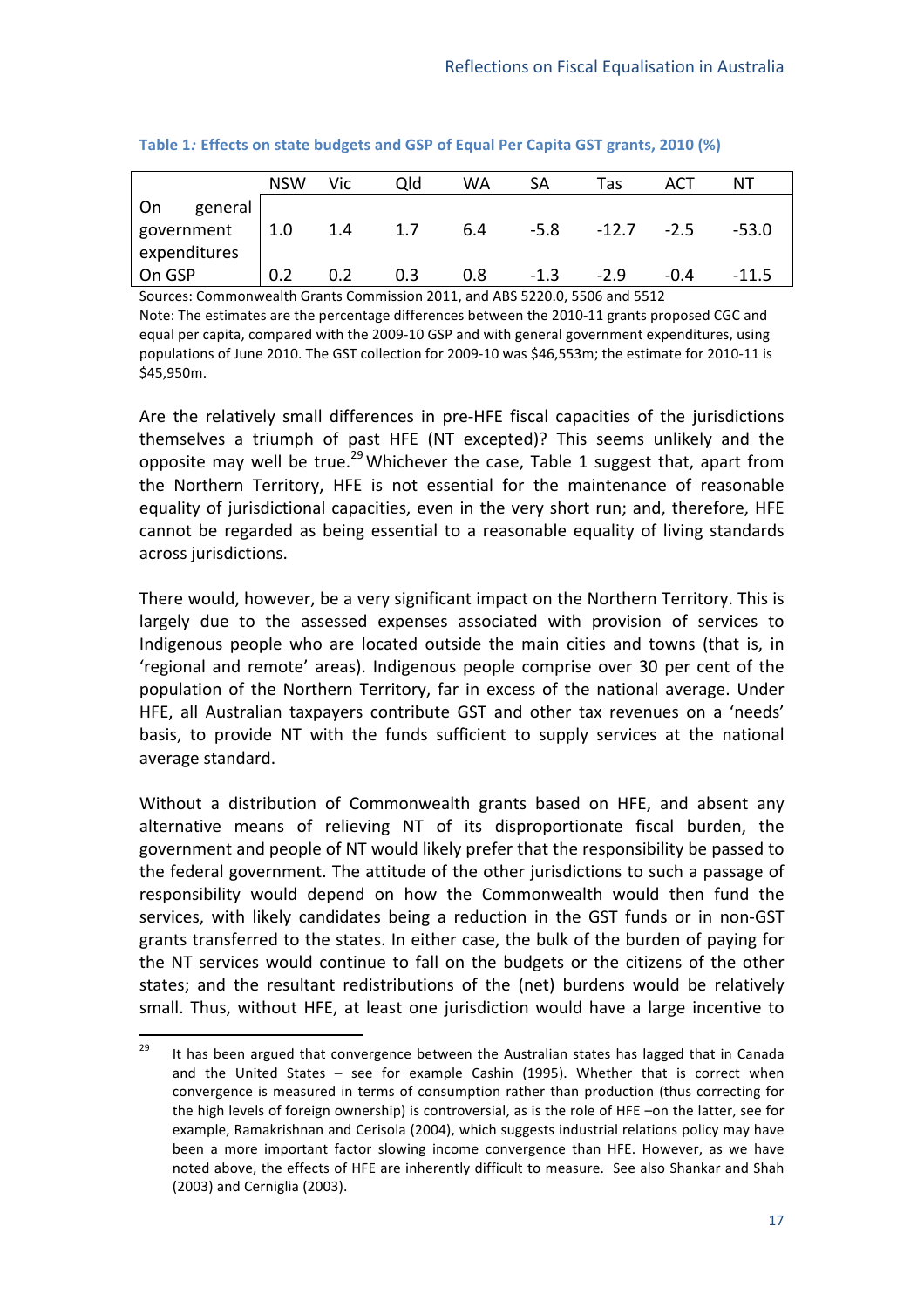pass on the responsibility; and the other jurisdictions may not be greatly affected fiscally.

In practice, as is clear from the recently released Commonwealth Department of Finance and Deregulation's Strategic Review of Indigenous Expenditure (DOFA, 2010), the funding and even more so management of indigenous programs in the NT is in any event largely passing into Commonwealth hands and that trend seems likely to continue. As a result, this issue seems set to be dealt with outside the context of HFE, and it should not be allowed to distract or hinder the reform of HFE.

Rather, the focus should be on finding a reasonable transition path to EPC. Such a path could involve a number of options, including:

- The GST replaced own-source revenues for the jurisdictions, with those ownsource revenues being approximately equal to 80% percent of GST revenues. Capping the proportion of GST revenues eligible for equalization to say 20% would treat those prior revenues as jurisdictions' assured revenue sources, though, in practice, the earlier revenue sources were themselves subject to some degree of equalisation.
- Setting a cap on the quantum redistributed relative to EPC, with redistributions declining to zero over a period of a decade.
- Fixing in absolute terms the amount redistributed, and then reducing it progressively over a period of time.

### **6. Conclusions**

It is not clear that the premises that originally motivated HFE have any bearing on contemporary concerns. This fact, however, did not impede (or even seem to much affect) the move to fuller equalization over the years or the decision to apportion the GST revenues through an HFE process. Indeed, current HFE goes beyond the mere goal of ensuring each jurisdiction gets at least its opt-out value, or meets reasonable national standards of service provision; rather, it tries to make jurisdictions no worse off than a common standard, allegedly on grounds both of efficiency and of equity.

In that sense, while its rationale has shrunk, HFE itself has expanded, going well beyond the goals set for it in the 1930s (which aimed mainly at ensuring a uniform minimum, rather than achieving equality): in that respect, it has borne out the general tendency of such redistribution programs to grow, regardless of whether that growth is justified. While the political economy of that process in this instance is beyond the scope of this paper, it may well be that that expansion suits a coalition of the recipient states and the Commonwealth, with the stakes at least for the former being greater than those for the process' net losers.<sup>30</sup>

<sup>&</sup>lt;sup>30</sup> The fact that two substantial beneficiaries – the ACT and the NT – were originally directly financed by the Commonwealth (with HFE ultimately materially reducing that burden), is obviously not irrelevant in this respect.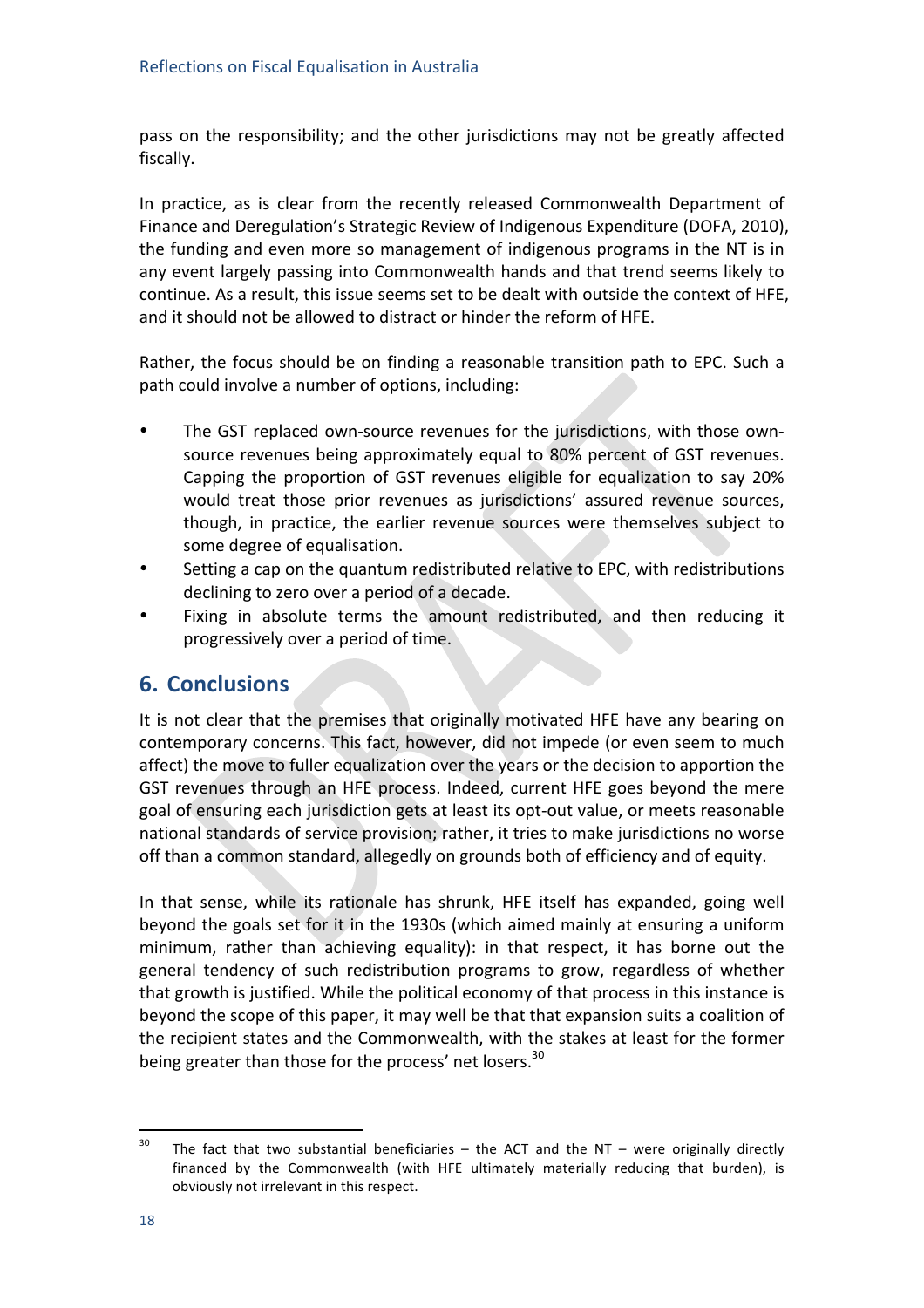The question then is the consequences of that growth, and the extent to which it can be justified. We have reviewed the grounds conventionally given as justifications and found them seriously wanting. Although they are inherently difficult to quantify, we suspect any positive effects of HFE are more than outweighed by the distortions it gives rise to – not least the sheer complexity and opacity of the process, and the reduction in fiscal accountability and predictability. If HFE has any gains they are likely to be very slight, and not to merit the administrative and economic costs it involves.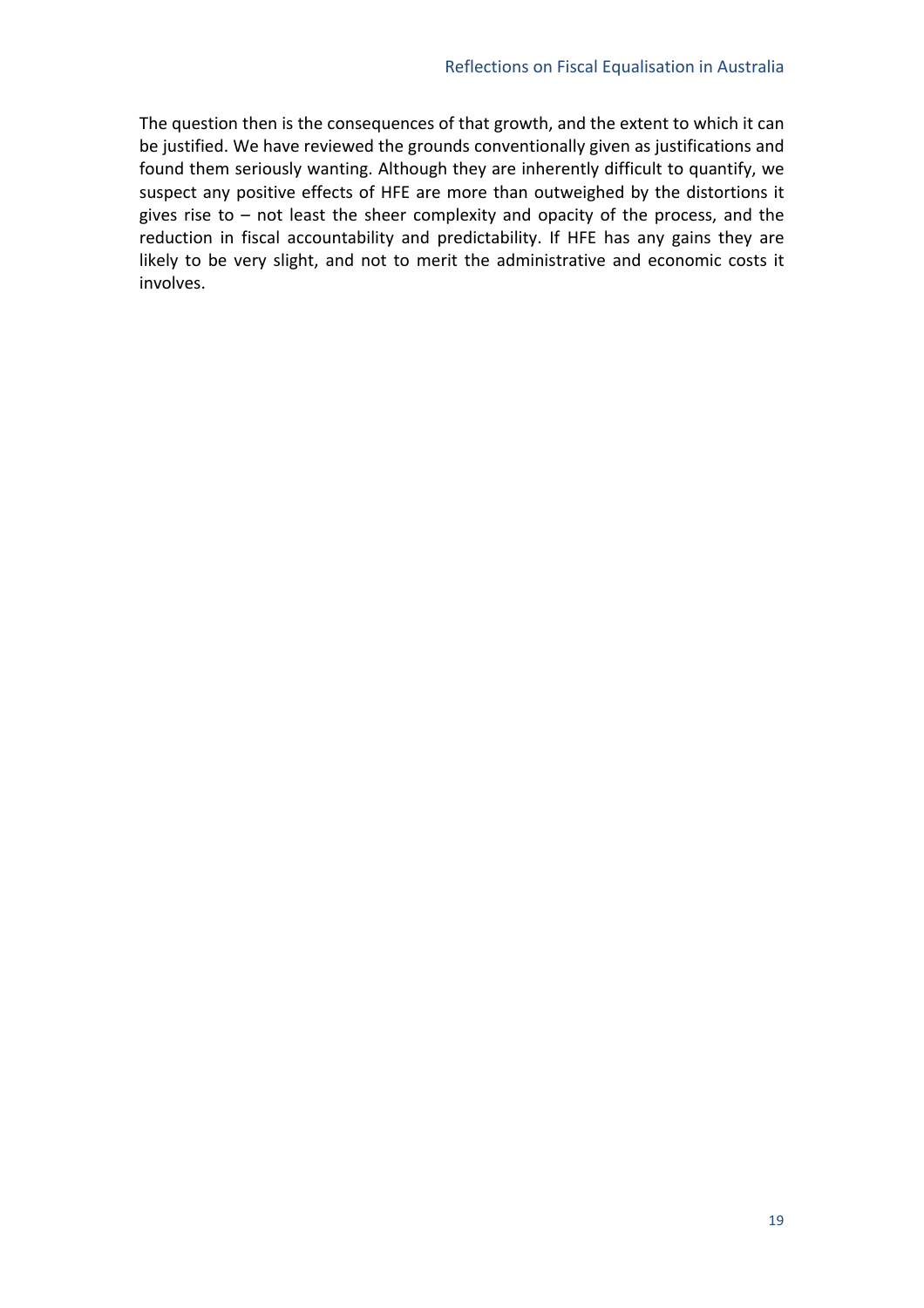# **7. References**

Abelson, P., 2010, 'The True measure of the Revenue Raising Capacities of the States and Territories and the Implications for the Equitable Distribution of GST Revenue', 39th Australian Conference of Economists ACE10, Sydney, Australia, 29th September.

Australian+Government,+Department+of+Finance+and+Deregulation,+2010,+*Strategic"* **Review of Indigenous Expenditure, Canberra** 

Beaver, W. H., 1997, *Financial Reporting: An Accounting Revolution*, 3rd ed., Prentice Hall, Inglewood N.J..

Boadway, R. and Tremblay, J.F., 2010, 'Mobility and fiscal imbalance', *National Tax Journal* 63.4, Part 2, 1023–1054.

Boadway,+R.,+2004,+The+Theory+and+Practice+of+Equalization',+*CESifo"Economic"Studies* 50 (1), 211-254.

Brennan, G. and Pincus, J., 2010, 'Fiscal Equity in Federal Systems', *Review of Law and Economics*, December 31, vol. 6, Iss. 3, Article 3 http://www.bepress.com/rle/vol6/iss3/art3

Buchanan, J. M., 1950, 'Federalism and Fiscal Equity,' American Economic Review 40, 583-599. Reprinted (2001) in The Collected Works of James M. Buchanan, Vol. 18, Federalism, Liberty and the Law, 3-22. Indianapolis: Liberty Fund, Inc.

Buchanan, J.M., 1952, 'Federal Grants and Resource Allocation', *Journal of Political Economy*, Vol. 60, pages 208.

Cashin, P., 1995, 'Economic Growth and Convergence Across Seven Colonies of Australasia: 1861–1991', *The Economic Record*, Vol. 71, No. 213, pp.132–44.

Cerniglia, F,. 2003, 'Decentralisation in the Public Sector', Journal of Policy Modeling, vil. 25, No. 8, pp. 749ff.

Commonwealth Grants Commission, 2011, *Report on GST Revenue Sharing Relativities —* 2011 Update (available at http://www.cgc.gov.au).

Dahlby, B. and Warren, N., 2003, 'Fiscal effects of the Australian equalisation system,' The Economic Record, December, 434-445).

Department of Finance Canada, 2011, "Equalisation Program', http://www.fin.gc.ca/fedprov/eqp-eng.asp (accessed 19/10/2011).

Emery, P., 1989, 'Fiscal Equalisation and Economic Efficiency', in C. Walsh (ed.), *Fiscal Equalisation,"Allocative"Efficiency"and"State"Business"Undertakings:"The"CGC"1988" Report on Relativities*, Centre for Research on Federal Financial Relations, ANU, pp. 17ff.

Oates, W.E., and Schwab, R.M., 1988, 'Economic Competition among Jurisdictions: Efficiency Enhancing or Distortion Inducing?', *Journal of Public Economics* 35.3, 333– 354.

Ramakrishnan, U. and Cerisola M., 2004, 'Regional Economic Disparities in Australia', International Monetary Fund WP/04/144, August